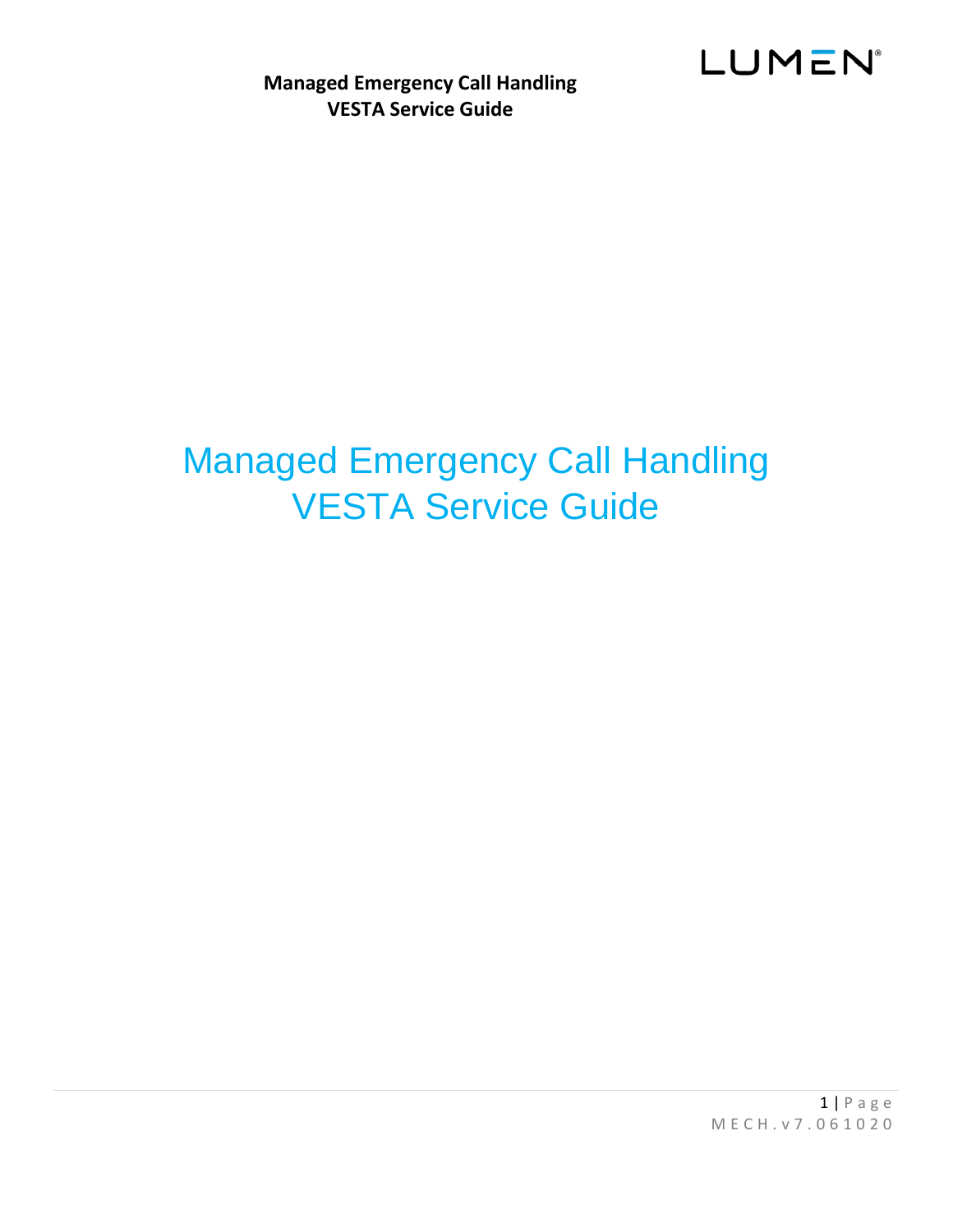## **Managed Emergency Call Handling VESTA Service Guide**

## **Contents**

|         | 1.3 Legacy E9-1-1 and NG9-1-1 Core Services ESInet Error! Bookmark not defined.                      |  |
|---------|------------------------------------------------------------------------------------------------------|--|
|         | 2.0 CenturyLink Managed Emergency Call Handling Solution - Infrastructure Functional Building Blocks |  |
|         |                                                                                                      |  |
|         |                                                                                                      |  |
| 2.2.1   |                                                                                                      |  |
|         | 2.3 CenturyLink's Managed Emergency Call Handling Solution - Dedicated Resources  6                  |  |
|         |                                                                                                      |  |
|         |                                                                                                      |  |
|         |                                                                                                      |  |
| 2.5.1   |                                                                                                      |  |
| 2.5.2   |                                                                                                      |  |
| 2.5.3   |                                                                                                      |  |
|         |                                                                                                      |  |
|         |                                                                                                      |  |
| 2.7.1   |                                                                                                      |  |
| 2.7.2   |                                                                                                      |  |
| 2.7.2.1 |                                                                                                      |  |
| 2.7.2.2 |                                                                                                      |  |
| 2.7.2.3 |                                                                                                      |  |
| 2.7.3   |                                                                                                      |  |
| 2.7.4   |                                                                                                      |  |
|         | 3.0 CenturyLink Managed Emergency Call Handling Solution - VESTA CPE Equipment 13                    |  |
|         |                                                                                                      |  |
|         |                                                                                                      |  |
|         |                                                                                                      |  |
|         |                                                                                                      |  |
|         |                                                                                                      |  |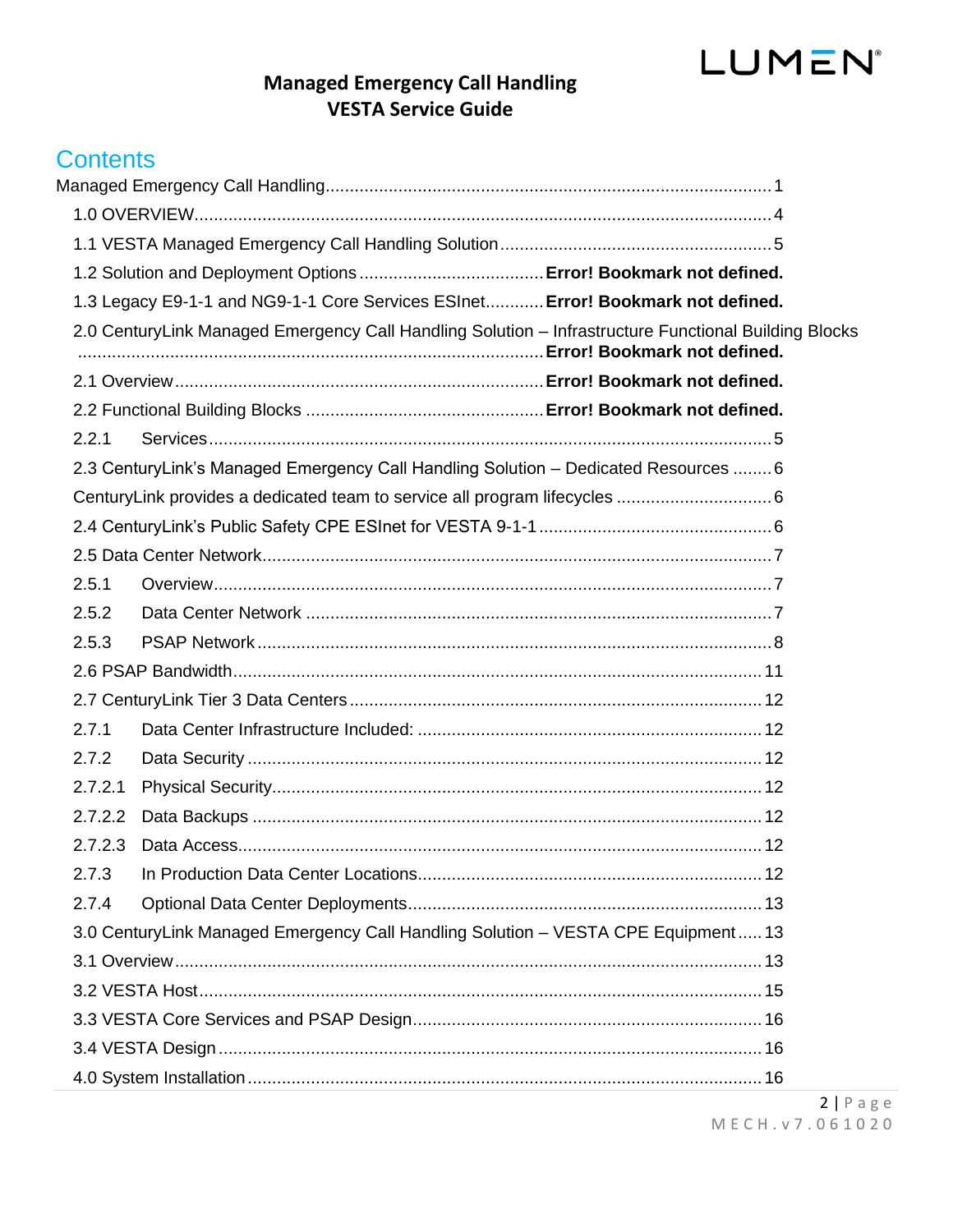## **Managed Emergency Call Handling VESTA Service Guide**

| 6.1.1 |  |
|-------|--|
| 6.1.2 |  |
| 6.1.3 |  |
|       |  |
| 6.2.1 |  |
| 6.2.2 |  |
| 6.2.3 |  |
|       |  |
|       |  |
|       |  |
|       |  |
|       |  |
|       |  |
|       |  |
|       |  |
|       |  |
|       |  |
|       |  |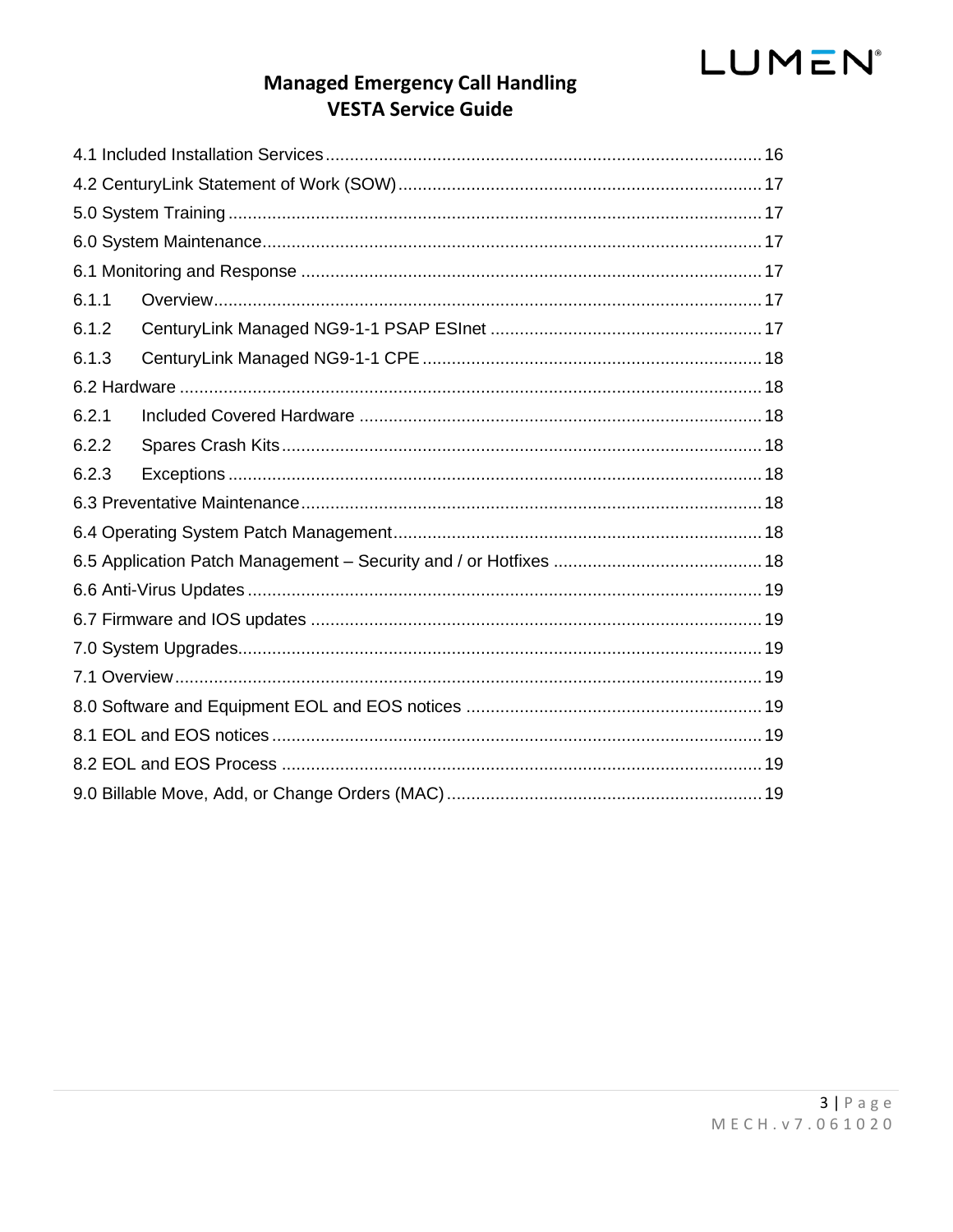#### <span id="page-3-0"></span>**1. INTRODUCTION**

This Service Guide describes CenturyLink's VIPER Managed Emergency Call Handling Solution (VESTA – MECH).

### **2. SOLUTION OVERVIEW**

VESTA Managed Emergency Call Handling services offering is a configuration of specialized NG9-1-1 Customer Premises Equipment (CPE) and NG9-1-1 Call Management applications deployed in a Hosted Geo Diverse multitenant architecture and provisioned to serve multiple customer Public Safety Answering Points ("PSAPs"). The PSAPs can be distinct agencies, onboarding to the shared platform at distinct points in time

VESTA Core Call Processing, ALI Controllers, and Management servers resides in CenturyLink Data Centers; VESTA Call Taker CPE sits in the PSAP. Management of the Call Taking equipment is provided through the host over a dedicated Virtual Private Network (VPN).

The Services can support up to 50 PSAPs and 250 call handling positions on a single host. The primary factors which determine the final agency and position counts are Lines (Admin, Ringdown, etc.) 9-1-1 Trunks CenturyLink and annual call volumes. Since each agency has their own requirements which drive their quantity of lines, trunks, positions, and annual call

volumes, CenturyLink will work with PSAPs to identify and forecast incremental growth for the hosts to avoid over-subscription on a single host.

When a VESTA system reaches capacity, CenturyLink will deploy additional geo-diverse VESTA instances for the next bank of 50 PSAPs / 250 positions.

## **3. VESTA MECH BUNDLE – INCLUDED SERVICES CenturyLink's Managed Emergency Call Handling Solution**



LUMEN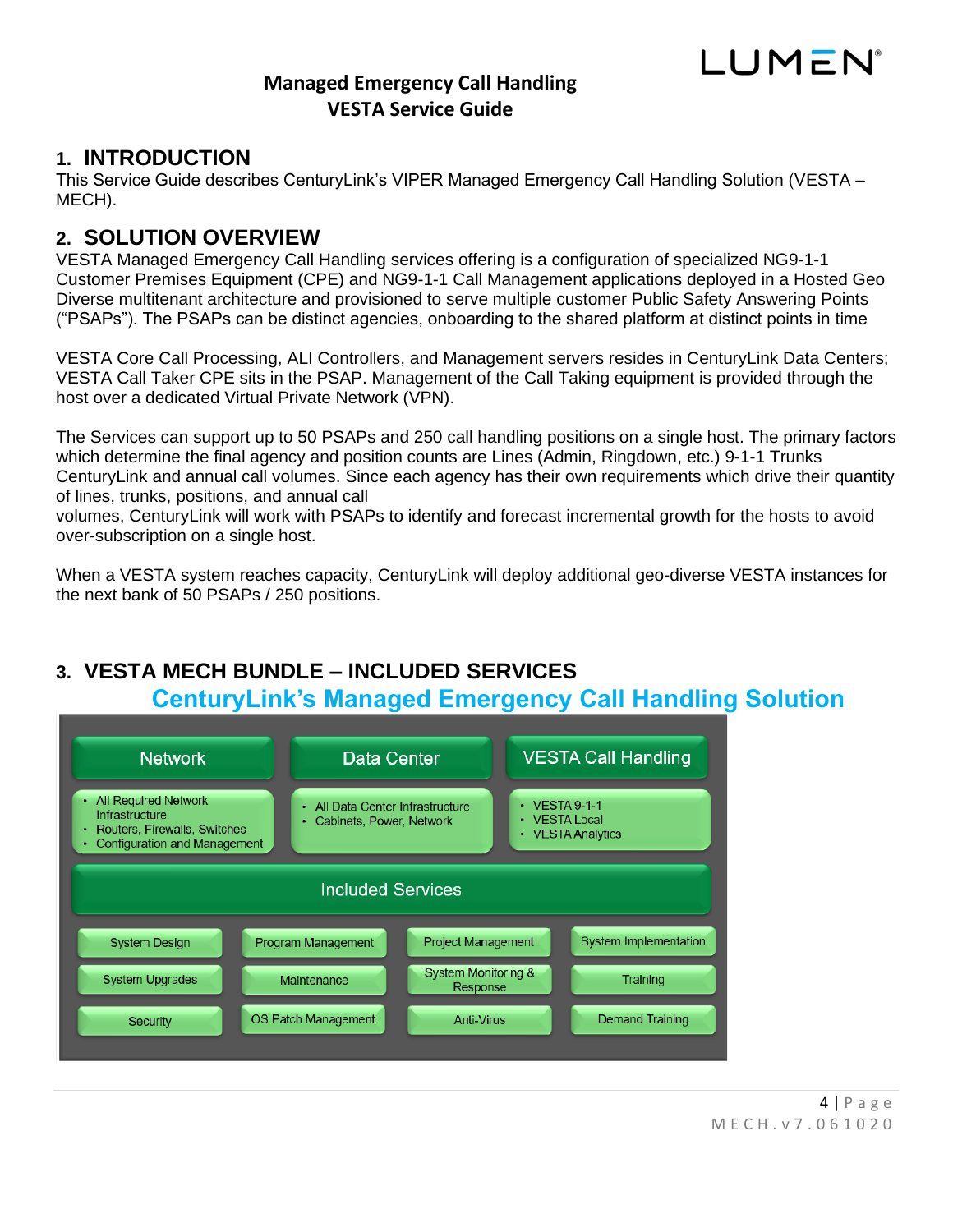# LUMEN®

#### <span id="page-4-0"></span>**3.1 Included: VESTA 9-1-1 Call Handling – Basic**

Services use the following mainstream release:

- Release 7.0 or later
- VESTA SFF Workstation
- 24" LCD Monitor
- Genovation 48-button Keypads

Functionality is as published in Motorola VESTA product bulletins and user guides

#### **3.2 Included: VESTA Analytics - Enterprise**

- (2) Mediant 1K Chassis
- (4) FXO 4 Port Cards for each Chassis (16 analog line connections)
- (1) PRI Card

### <span id="page-4-1"></span>**Services**

CenturyLink includes the following set of services with the Managed Emergency Call Handling solution covering

- Program Management
- Project Management Dedicated for life of program
- System Design
- System Implementation
- System Upgrades Includes all hardware and software required for upgrade
- System Maintenance Onsite and Remote
- System Monitoring and Response
- Initial System Training
- Follow-up or Demand Training
- Security Monitoring
- OS Patch Management

|                                                           | <b>Building Blocks Managed Emergency Call Handling Solution - Services</b>                         |                            |                                                                                                                                                                                                                                                      |                                                     |                                                                                                           |                         |                                                                                                                                                                               |
|-----------------------------------------------------------|----------------------------------------------------------------------------------------------------|----------------------------|------------------------------------------------------------------------------------------------------------------------------------------------------------------------------------------------------------------------------------------------------|-----------------------------------------------------|-----------------------------------------------------------------------------------------------------------|-------------------------|-------------------------------------------------------------------------------------------------------------------------------------------------------------------------------|
| <b>Implementation Services</b>                            |                                                                                                    | <b>System Maintenance</b>  |                                                                                                                                                                                                                                                      | <b>System Admin and Change</b><br><b>Management</b> |                                                                                                           | <b>Network Services</b> |                                                                                                                                                                               |
| System Design<br><b>System Testing</b><br>System Training | Program Management<br><b>Project Management</b><br>System Installation<br><b>System Activation</b> | ➤<br>$\triangleright$<br>⋗ | CenturyLink Onsite<br>Maintenance<br>Core $-24 \times 7 \times 1$<br>$PSAP - 24 \times 7 \times 1**$<br>$\bigcap$<br>Remote Monitoring &<br>Response<br>OS Patch Management<br>Anti-virus Services &<br><b>Updates</b><br><b>Application Updates</b> | ⋗<br>⋗<br>⋗                                         | CenturyLink System<br>Admin (For any services<br>requiring root access)<br>Change Management<br>Reporting | ⋗                       | <b>Adaptive Network</b><br>Security<br>Network Monitoring &<br>Response<br>Circuit Tagging - All<br>circuits are physically,<br>and system tagged as<br>critical 911 Services |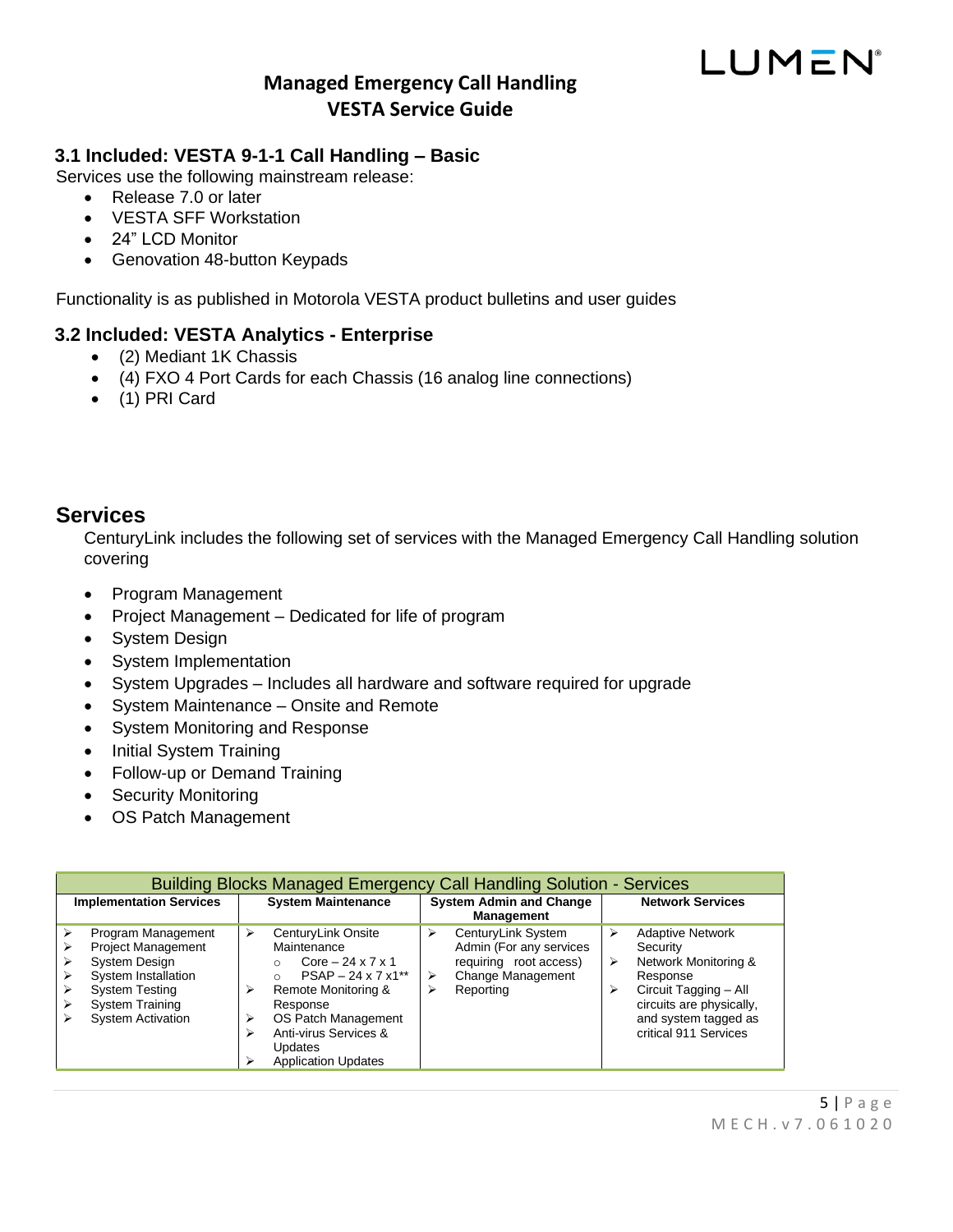# LUMEN®

## **Managed Emergency Call Handling VESTA Service Guide**

|                                                                                | Hardware Updates /<br>Refresh |                                                                                                                                                                                                           | Anti-            |
|--------------------------------------------------------------------------------|-------------------------------|-----------------------------------------------------------------------------------------------------------------------------------------------------------------------------------------------------------|------------------|
|                                                                                |                               | <b>System Upgrades</b>                                                                                                                                                                                    | Virus<br>Updates |
| CenturyLink commits to performing minimum of one major system upgrade per year |                               |                                                                                                                                                                                                           |                  |
| Approved for Field Use (AFU)                                                   |                               | CenturyLink will test new software releases in CenturyLink 911 lab and upon successful testing, software will be                                                                                          |                  |
|                                                                                |                               | All CenturyLink and Vendor labor is included with the NG9-1-1 Managed PSAP Solution<br>If hardware platforms need to be upgraded or replaced, CenturyLink will provide replacement at no cost to customer |                  |

## <span id="page-5-1"></span><span id="page-5-0"></span>**3.3 CenturyLink's Managed Emergency Call Handling Solution – Dedicated Resources**

| <b>Program Manager</b>                                | Has overall responsibility for program.                                                                                                                       |
|-------------------------------------------------------|---------------------------------------------------------------------------------------------------------------------------------------------------------------|
| <b>Project Managers -</b><br><b>Implementations</b>   | Has overall responsibility for new<br>implementations                                                                                                         |
| <b>Project Managers - Change</b><br><b>Management</b> | Has overall responsibility for upgrades,<br>service packs, and change management                                                                              |
| Trainers                                              | Provides user and admin training to PSAPs<br>for new implementations and upgrades                                                                             |
|                                                       | Provides admin training as required by<br><b>PSAPs</b>                                                                                                        |
| <b>Sales Engineers</b>                                | <b>Provides all solution engineering</b>                                                                                                                      |
| <b>Service Managers</b>                               | Ongoing support for customer; serves as<br>interface between customers, vendors,<br><b>CenturyLink NOCs, for all service issues</b>                           |
| <b>Technical Support Engineers</b>                    | Final escalation tier for service issues,<br>conduct all "acceptable for field use" (AFU)<br>testing of new application releases in<br><b>CenturyLink lab</b> |
| <b>Technicians</b>                                    | <b>Field Technicians</b>                                                                                                                                      |

#### **CenturyLink provides a dedicated team to service all program lifecycles**

#### <span id="page-5-2"></span>**3.4 CenturyLink's Public Safety CPE ESInet for VESTA 9-1-1**

Provides network connectivity between PSAPs and Host VESTA over a secure private network

• All layer 2 and layer 3 networks are provided by CenturyLink.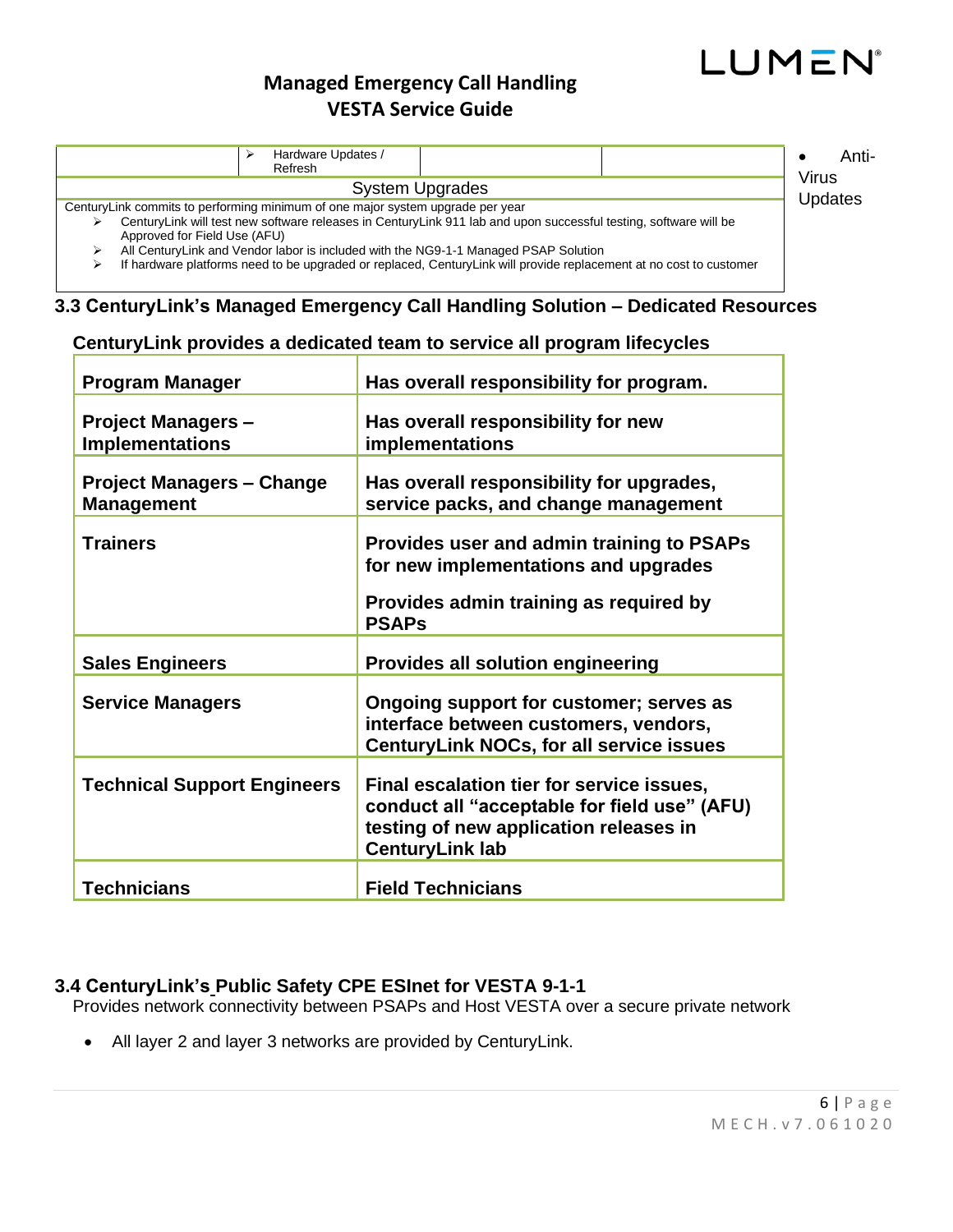

- CenturyLink's carrier grade MPLS network provides all layer 3 connectivity between all Data Centers and remote PSAP
- Local access to PSAP from the CenturyLink MPLS backbone can be delivered over a variety of transports types. This can include:
	- $\circ$  NxDS1 supports 1.5mb to 10.5mb
	- o Ethernet Local Access (ELA) Supports up to 1G
	- o Wave Local Access (WLA)
	- o Optical Wave Services (OWS) Supports up to 10G
	- o Optional Geo-Max were available
- Layer 2 Connectivity between Data Centers Ethernet or OWS
- CenturyLink will system tag and physically tag all NG911 circuits

#### <span id="page-6-1"></span><span id="page-6-0"></span>**3.5 Data Center Network**

#### **3.5.1 Overview**

CenturyLink currently has turned up two data centers processing customer 911 traffic over the CenturyLink i3 Core ESInet. The i3 Core ESInet terminates at each data center where it passes calls into the CenturyLink Managed Emergency Call Handling solution.

The i3 Core ESInet is not part of the Managed Emergency Call Handling Solution. CenturyLink can provide a bundle offering at customer' request.

This i3 traffic is routed to the NG9-1-1 CPE Call Handling System (VESTA, System #). The host VESTA in turn routes the calls to the remote VESTA PSAP over the CenturyLink VESTA NG9-1-1 CPE ESInet.

#### <span id="page-6-2"></span>**3.5.2 Data Center Network**

- CenturyLink has provided two fully diverse 1G MPLS over WLA (Wave Local Access) for all routed layer 3 ingress / egress traffic at each data center for VESTA 9-1-1
- CenturyLink has provided four 1G OWS circuits for layer 2 connectivity between data centers. These are configured in two separate link aggregation pairs and each pair are fully diverse
- VESTA ESInet All VESTA host to remote traffic is routed over a pair of diverse 1G MPLS circuits at each data center.
- **Data Center to Data Center Connectivity** CenturyLink deploys a pair of diverse link aggregated layer 2 OWS circuits for Data Center to Data Center Connectivity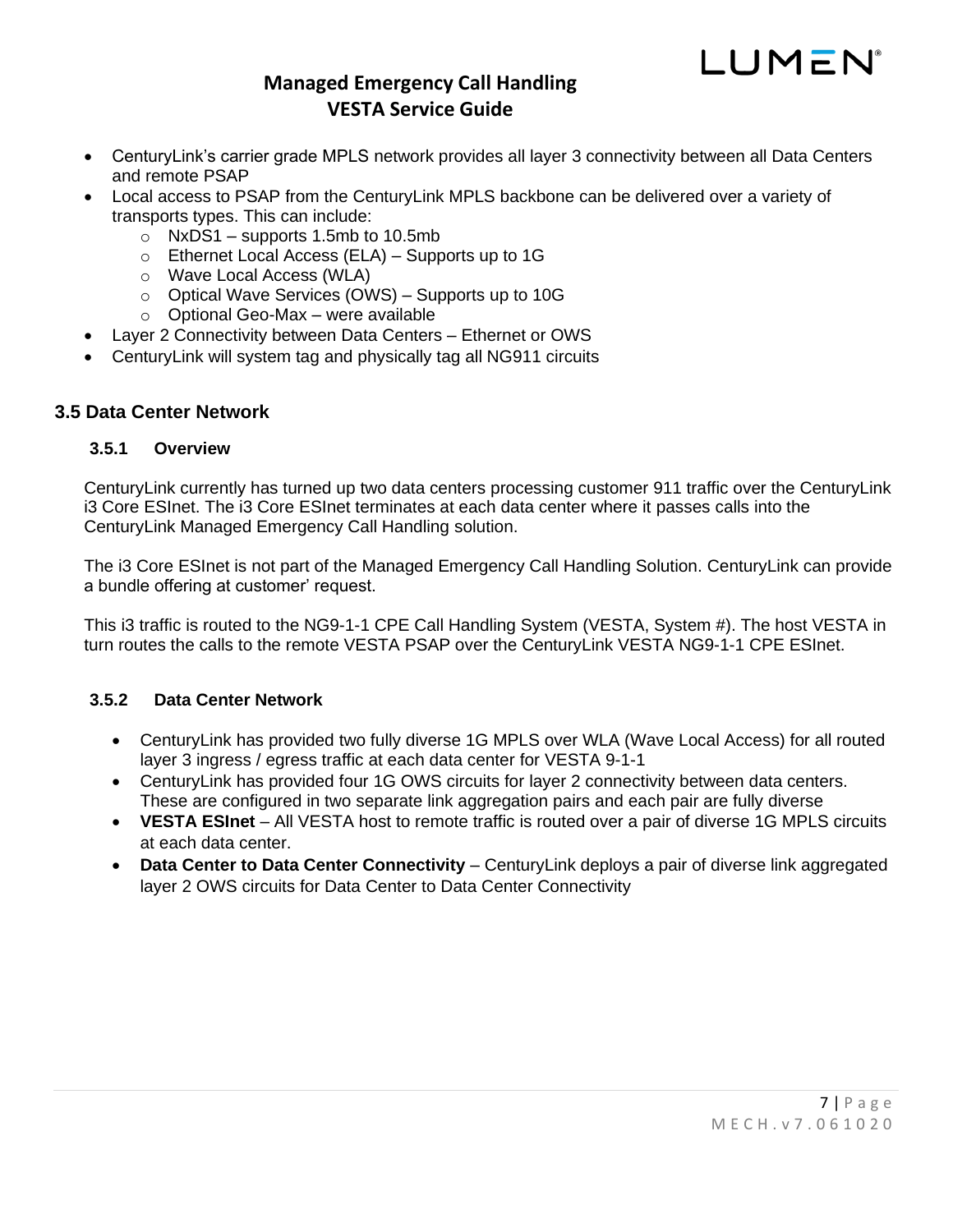



**Figure 2.5.2 High Level Solution Design**

#### <span id="page-7-0"></span>**3.5.3 PSAP Network**

With the CenturyLink Managed NG9-1-1 PSAP solution , CenturyLink will provide all connectivity from the PSAP to the CenturyLink CPE NG9-1-1 ESInet. Providing a resilient diverse or redundant connection from CenturyLink MPLS POPs to the PSAP is very dependent on existing local service providers network. CenturyLink will make every attempt to ensure a minimum redundant set of circuits from a pair of PRIV devices at the CenturyLink POP through LEC network to the PSAP.

Where diversity or redundancy is not present, CenturyLink will advise customer of design limitations and optional solutions. All costs for deploying an optional solution would be the customer's responsibility.

Drawing 2.5.3a – CenturyLink preferred design

Drawing 2.5.3b – Only 1 Meet Point is available

Drawing 2.5.3c – Only 1 Meet Point and CenturyLink POP is available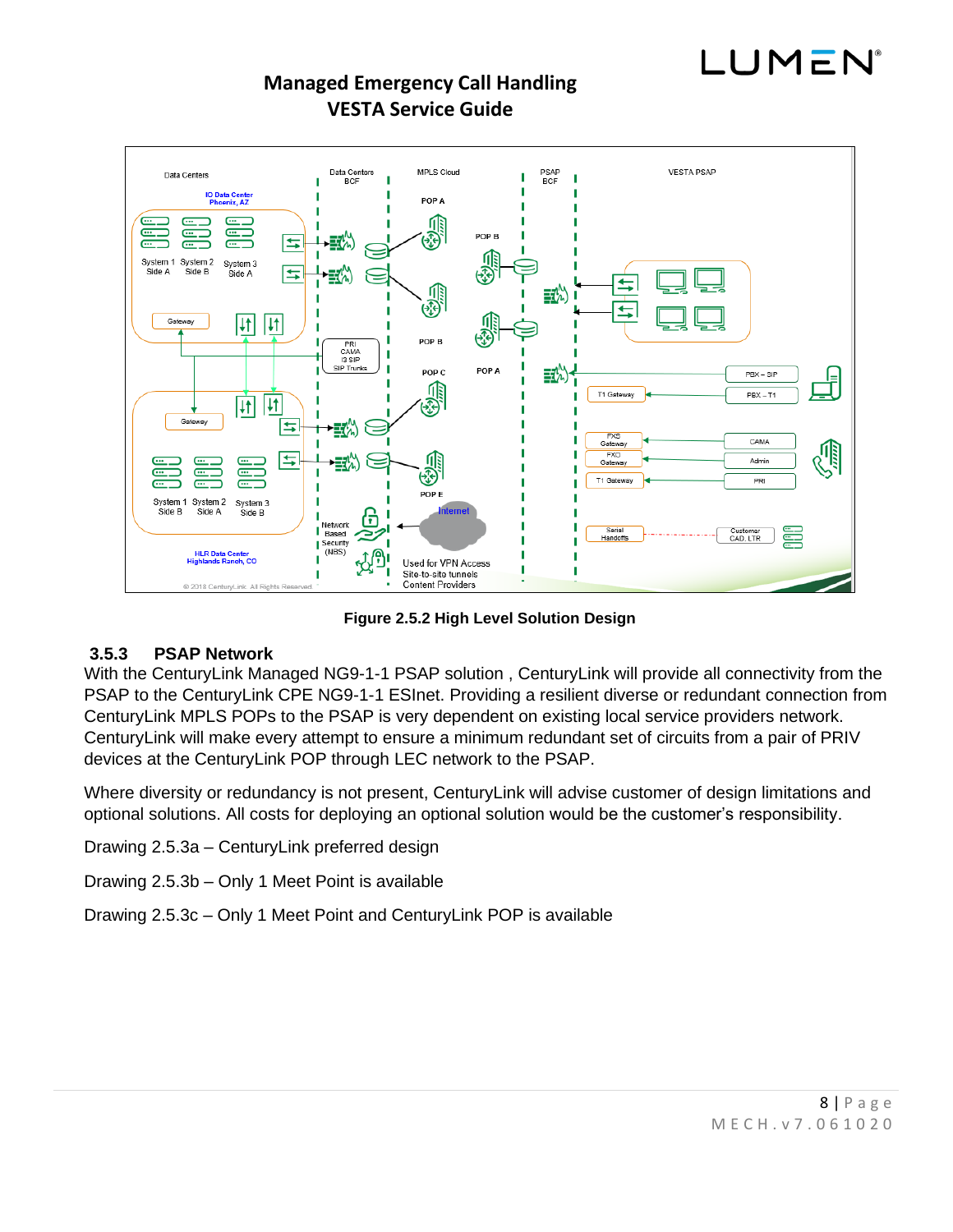

**Figure 2.5.3a**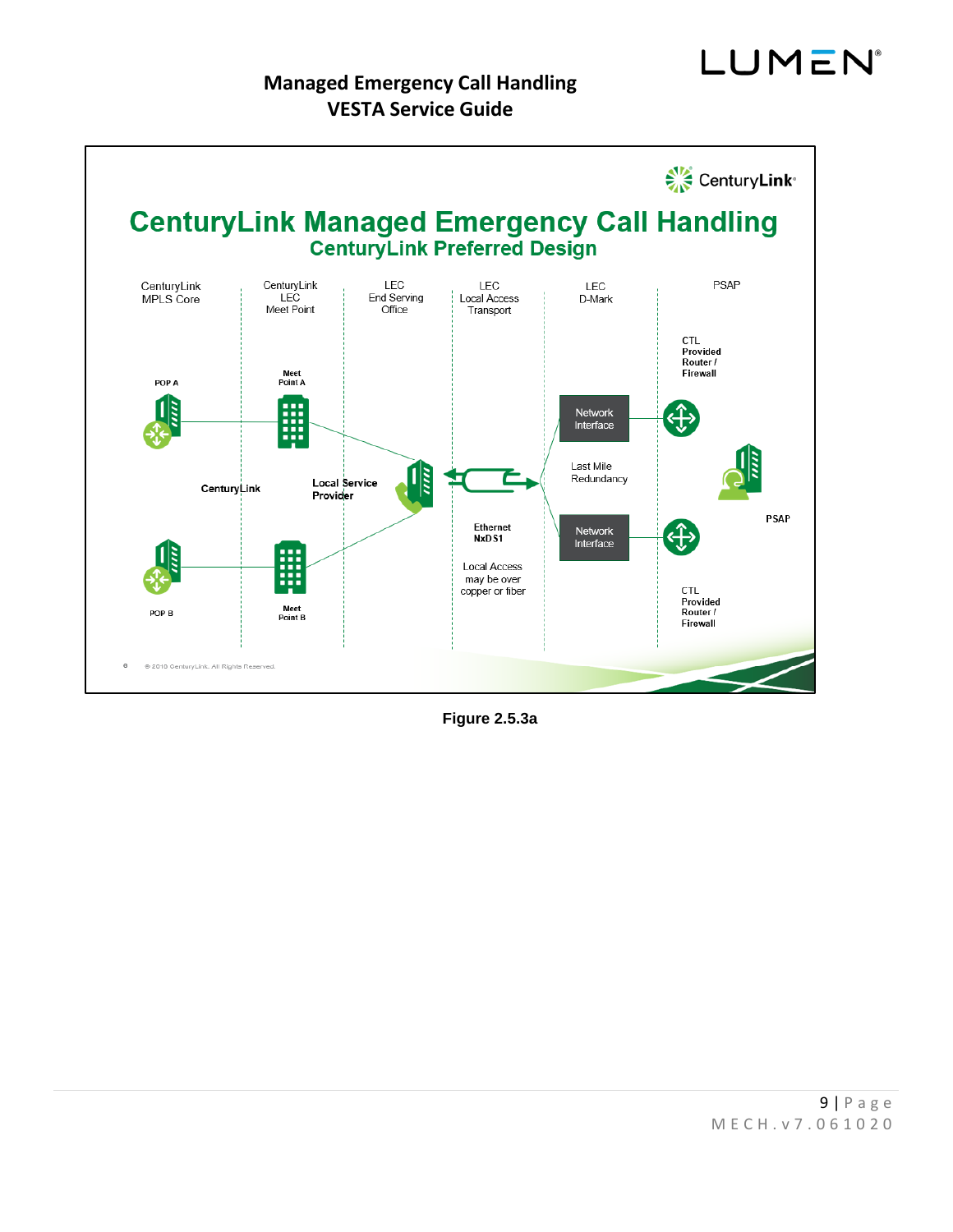

**Figure 2.5.3B**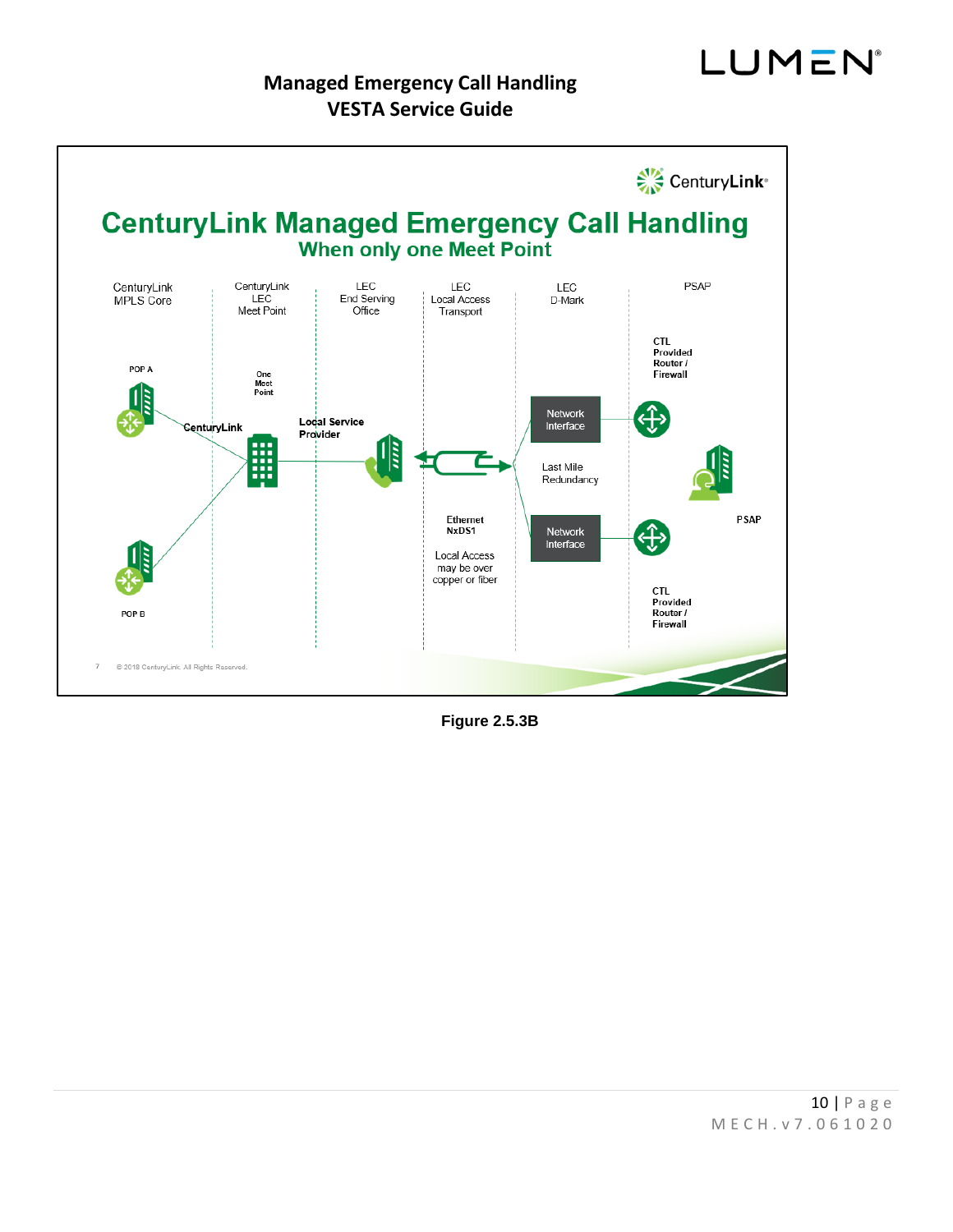



**Figure 2.5.3c**

#### <span id="page-10-0"></span>**3.6 PSAP Bandwidth**

PSAP bandwidth is dependent on several variables that will be taken into consideration during PSAP design. The variables that need to be consider include, but may not be limited to:

- **Position Count**
- Conferencing
- On-Net Transfers
- Roaming or Hot Seating
- Admin Lines including termination points
- Content Services (Rich Media, Video, Sensor Data, etc.)
- All of these services can impact the number of Concurrent SIP Sessions (CCS) and bandwidth requirements. PSAP bandwidth needs to be sized to handle number of CCS and overhead for system applications, control, and management.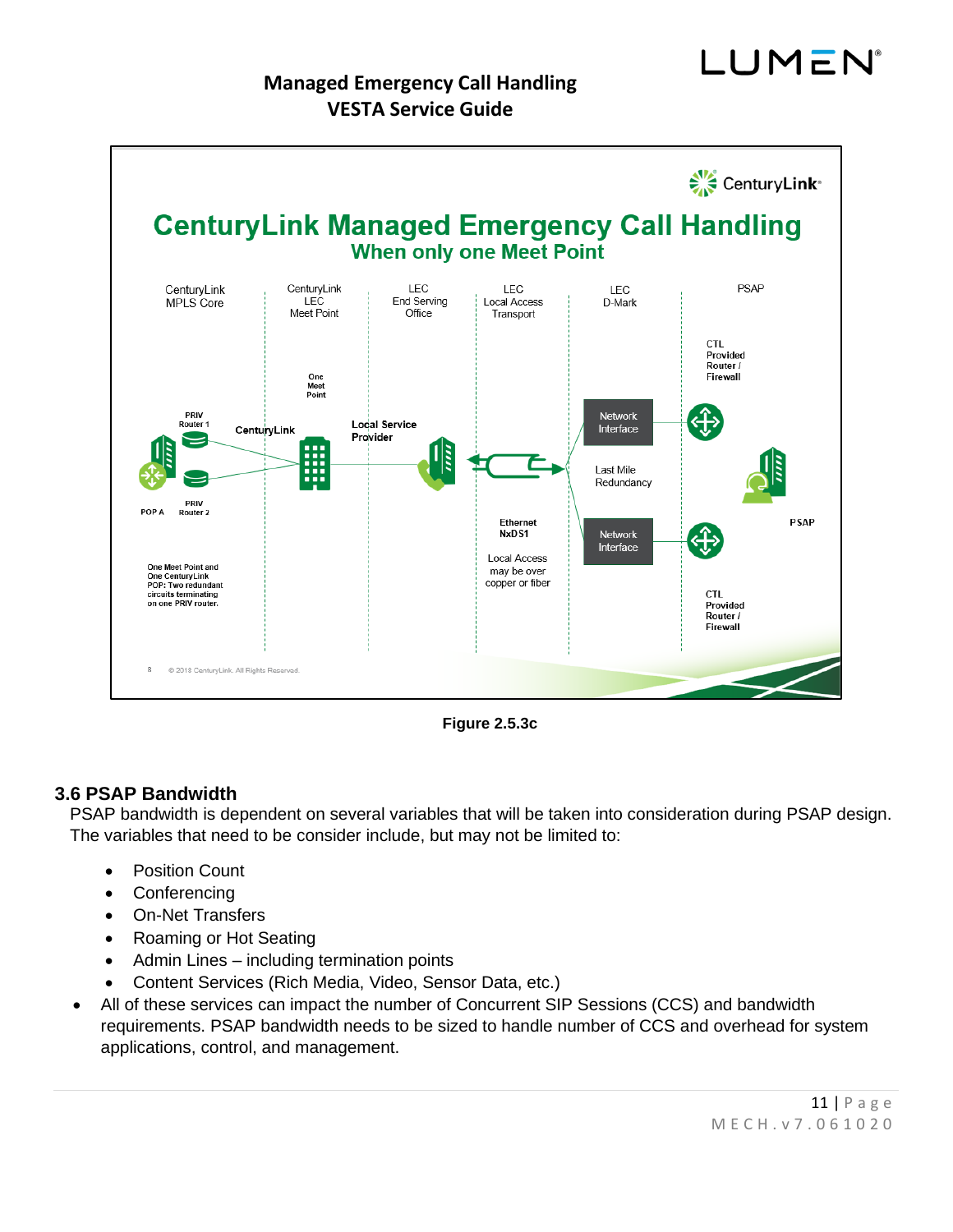

#### <span id="page-11-0"></span>**3.7 CenturyLink Tier 3 Data Centers**

All NG9-1-1 Managed Hosted PSAP CPE equipment will be installed in physical secure cages provided by CenturyLink. Access to these data centers is strictly controlled. Only CenturyLink authorized 9-1-1 support teams will have access to cages where hosted CPE equipment is located.

#### <span id="page-11-1"></span>**3.7.1 Data Center Infrastructure Included:**

- All required network extensions from Data Center carrier "meet me rooms" to CenturyLink CPE cages
- All equipment cages and racks
- Power and UPS
- Backup Power and UPS
- Network Timing Solution
- Premium Level Data Center Support
- All installation and maintenance

#### <span id="page-11-3"></span><span id="page-11-2"></span>**3.7.2 Data Security**

#### **3.7.2.1 Physical Security**

All solution data is stored and backed up in CenturyLink data centers. Primary storage and backup devices are placed in CenturyLink secure cages. Access to these secure cages are limited to only authorized CenturyLink 911 support teams. All vendors must be escorted by CenturyLink 911 technicians.

#### **3.7.2.2 Data Backups**

<span id="page-11-4"></span>CenturyLink backs up all system and customer data as required by manufacture best practices. Backup devices are installed and located at each data center to ensure data preservation. Only authorized CenturyLink 911 support teams and manufacture can physically access these devices and the data contained on devices

#### **3.7.2.3 Data Access**

<span id="page-11-5"></span>As a normal practice, all customer (PSAP) data is stored in separate security domains, or sites, and each PSAP can only access their data. However, with proper authorization from each PSAP, permissions may be configured granting other agencies or entities access to PSAP data. This may be useful when a State or regional entity requires access to all PSAP MIS data. Federal Government compliance will require CenturyLink to obtain permission from each PSAP. Only after permission has been received by CenturyLink from the PSAP, will CenturyLink configure the permissions for other entities to access this data.

#### <span id="page-11-6"></span>**3.7.3 In Production Data Center Locations**

CenturyLink has two data centers deployed and in production

- **Data Center 1:** IO Data Center Phoenix AZ
- **Data Center 2:** Highlands Ranch Data Center Highlands Ranch CO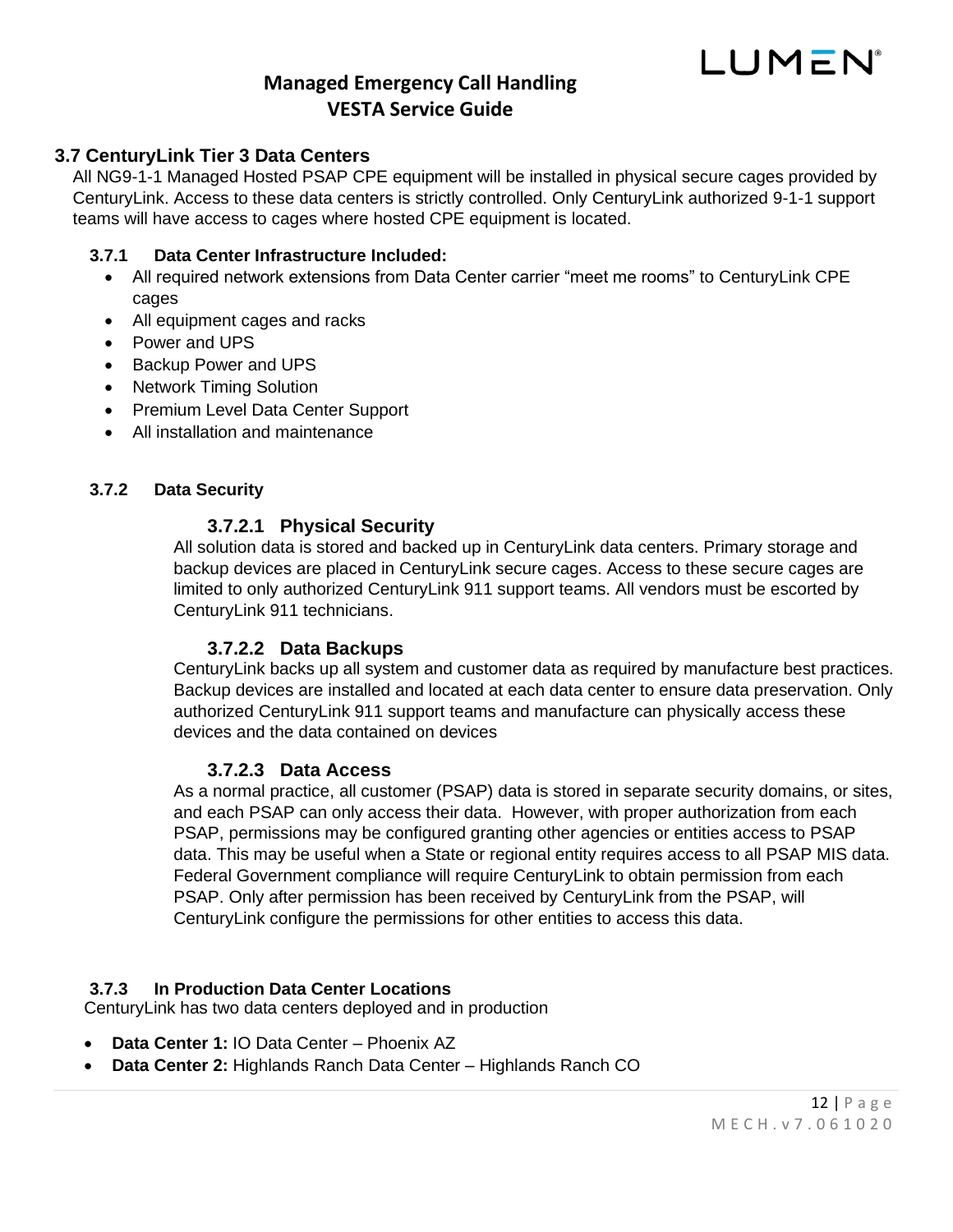## LUMEN

## **Managed Emergency Call Handling VESTA Service Guide**

#### <span id="page-12-0"></span>**3.7.4 Optional Data Center Deployments**

Optional regional data center deployments will be considered. Building new data center infrastructure will be done at additional cost to customer. Depending on deployment model and committed seats, CenturyLink may cover part or all the data center infrastructure build.

## <span id="page-12-1"></span>**4. CenturyLink Managed Emergency Call Handling Solution – VESTA CPE Equipment**

#### <span id="page-12-2"></span>**4.1 Overview**

CenturyLink's VESTA Managed Emergency Call Handling solution is deployed to provide the most resiliency and avoids any single points of failures. The CenturyLink Managed NG9-1-1 PSAP Solution includes a base set of hardware and applications included in the seat price. Optional hardware and applications can also be provided at customer request.

CenturyLink's Managed Emergency Call Handling VESTA 9-1-1 Solution is available in two configurations:

- VESTA 9-1-1 Prime Standard Operations ACD is not included
- VESTA 9-1-1 Advanced Operations Includes ACD

Table below what CenturyLink is Including and is optional in CenturyLink's **Managed Emergency Call Handling** / per-seat pricing

|     | <b>Included and Optional VESTA Applications</b>                                                                                      |                 |                 |
|-----|--------------------------------------------------------------------------------------------------------------------------------------|-----------------|-----------------|
| Qty | <b>Description</b>                                                                                                                   | <b>Included</b> | <b>Optional</b> |
|     | <b>VESTA 9-1-1 Basic Bundle</b>                                                                                                      | $\checkmark$    |                 |
| 1   | <b>ESInet Interface Module License</b>                                                                                               | $\checkmark$    |                 |
| 1   | <b>VESTA 9-1-1 Prime Standard Operations</b>                                                                                         | $\checkmark$    |                 |
| 1   | VESTA 9-1-1 IRR Module                                                                                                               | $\checkmark$    |                 |
| 1   | VESTA 9-1-1 Multi-Queue Display                                                                                                      |                 |                 |
| 1   | <b>VESTA Activity View License</b>                                                                                                   | $\checkmark$    |                 |
|     | <b>VESTA CDR License</b>                                                                                                             |                 |                 |
| 1   | <b>VESTA Text2-911 SMS License</b><br>(Does not include TCC services)<br>(Does not include installation of required SMS<br>firewall) |                 |                 |
|     | <b>VESTA Basic Bundle with ACD</b>                                                                                                   |                 |                 |
| 1   | <b>ESInet Interface Module License</b>                                                                                               | $\checkmark$    |                 |
| 1   | <b>VESTA 9-1-1 Prime Standard Operations</b>                                                                                         | $\checkmark$    |                 |
| 1   | VESTA 9-1-1 IRR Module                                                                                                               | $\checkmark$    |                 |
| 1   | VESTA 9-1-1 Multi-Queue Display                                                                                                      | $\checkmark$    |                 |
| 1   | <b>VESTA Activity View License</b>                                                                                                   | $\checkmark$    |                 |
| 1   | <b>VESTA CDR License</b>                                                                                                             |                 |                 |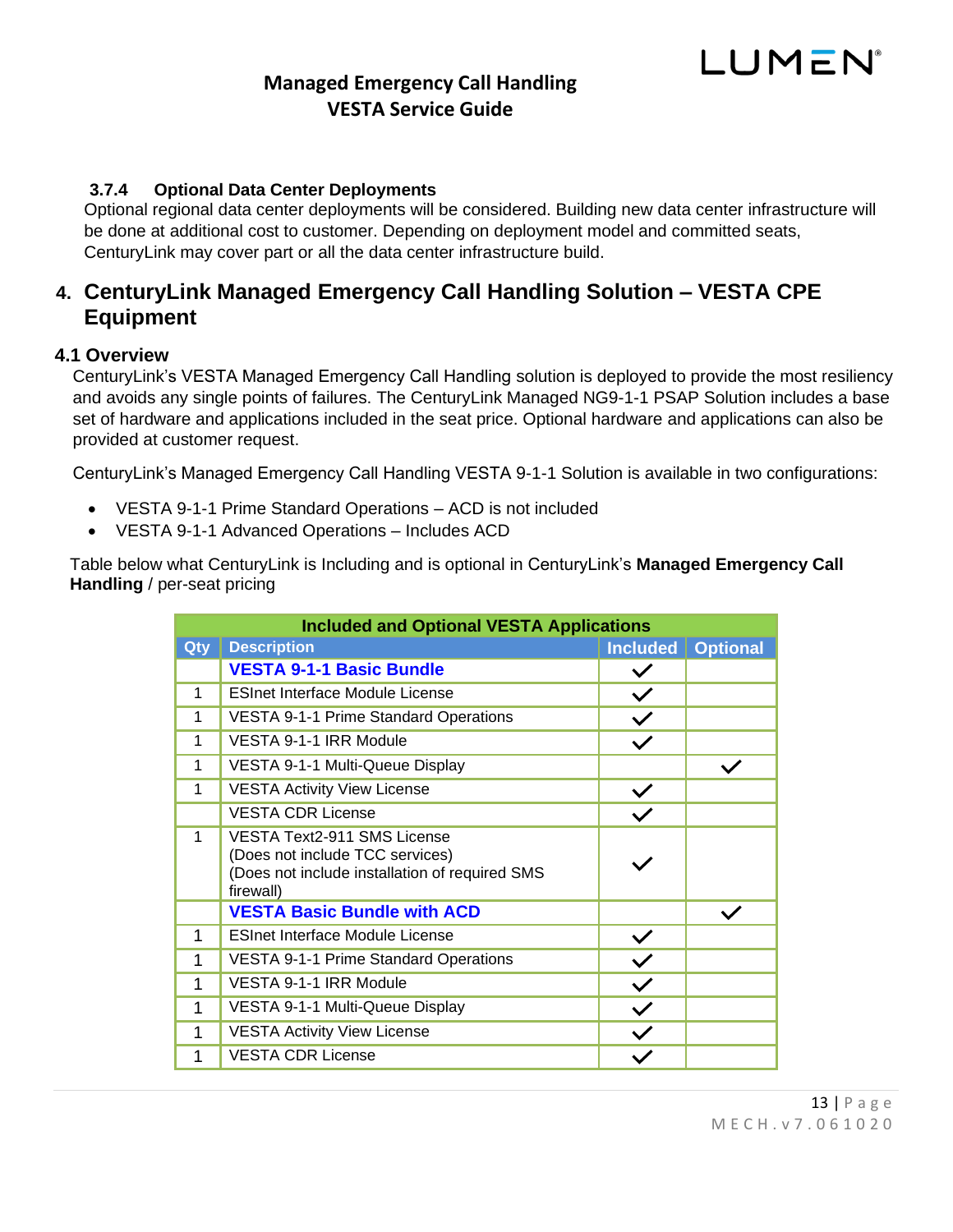## **Managed Emergency Call Handling VESTA Service Guide**

| 1            | VESTA Text2-911 SMS License<br>(Does not include TCC services)                                    |                                                                                                                                                         |                 |
|--------------|---------------------------------------------------------------------------------------------------|---------------------------------------------------------------------------------------------------------------------------------------------------------|-----------------|
|              | (Does not include installation of required SMS<br>firewall)                                       |                                                                                                                                                         |                 |
|              | <b>VESTA Analytics</b>                                                                            |                                                                                                                                                         |                 |
| $\mathbf 1$  | Analytics Site License - (Per Site, not seat)                                                     |                                                                                                                                                         |                 |
| Qty          | <b>Description</b>                                                                                | <b>Included</b>                                                                                                                                         | <b>Optional</b> |
| 1            | <b>Analytics Standard Seat License</b>                                                            | $\checkmark$                                                                                                                                            |                 |
| $\mathbf{1}$ | <b>Analytics User License</b>                                                                     |                                                                                                                                                         |                 |
|              |                                                                                                   |                                                                                                                                                         |                 |
|              | <b>VESTA Map Local</b>                                                                            |                                                                                                                                                         |                 |
| $\mathbf{1}$ | VMAP Local PREM License / MED                                                                     | $\left\langle \left\vert \left\langle \right\vert \right. \right\rangle \left\langle \left\vert \left\langle \right\vert \right. \right. \right\rangle$ |                 |
| $\mathbf{1}$ | <b>VMAP Local PREM License</b>                                                                    |                                                                                                                                                         |                 |
| $\mathbf{1}$ | 8GB RAM DDR4                                                                                      |                                                                                                                                                         |                 |
|              | <b>Optional VESTA Applications</b>                                                                |                                                                                                                                                         |                 |
|              | <b>VESTA Heads-Up Display</b>                                                                     |                                                                                                                                                         |                 |
|              | <b>VESTA Command Post</b>                                                                         |                                                                                                                                                         |                 |
|              |                                                                                                   |                                                                                                                                                         |                 |
|              | <b>Included and Optional VESTA Hardware</b>                                                       |                                                                                                                                                         |                 |
| Qty          | <b>Description</b>                                                                                | <b>Included</b>                                                                                                                                         | <b>Optional</b> |
|              | <b>VESTA 9-1-1 Workstation Equipment</b>                                                          | $\checkmark$                                                                                                                                            |                 |
|              |                                                                                                   |                                                                                                                                                         |                 |
| $\mathbf{1}$ | <b>DKTP PRODESK Mini Workstation</b>                                                              | $\overline{\checkmark}$                                                                                                                                 |                 |
| 1            | 24" LED Wide Screen FP Monitor (For VESTA 9-1-<br>1)                                              | $\checkmark$                                                                                                                                            |                 |
| $\mathbf{1}$ | 24" LED Wide Screen FP Monitor (For VESTA Map<br>Local)                                           |                                                                                                                                                         |                 |
| 1            | 48 Button Keypad with USB Cable 25FT                                                              |                                                                                                                                                         |                 |
| 1            | V911 SAM Box                                                                                      |                                                                                                                                                         |                 |
| 1            | <b>SAM External Speaker</b>                                                                       |                                                                                                                                                         |                 |
| 1            | <b>4W ELEC MIC Black Handset</b>                                                                  | $\frac{1}{2}$                                                                                                                                           |                 |
| 1            | KVM Arbitrator (2 or 4 Port                                                                       |                                                                                                                                                         |                 |
|              |                                                                                                   |                                                                                                                                                         |                 |
|              |                                                                                                   |                                                                                                                                                         |                 |
|              | <b>VESTA 9-1-1 Admin PC</b>                                                                       |                                                                                                                                                         |                 |
|              | <b>VESTA 9-1-1 Admin PC</b>                                                                       |                                                                                                                                                         |                 |
|              | (With Vesta Activity View and includes (1) 22" FP                                                 |                                                                                                                                                         |                 |
|              | <b>LED Wide Screen Monitor)</b>                                                                   |                                                                                                                                                         |                 |
| 1            | <b>VESTA 9-1-1 Phones / Voice Mail Options</b><br><b>AASTRA 6731i Phone with Enhanced License</b> |                                                                                                                                                         |                 |
|              | Includes EIM, VESTA 9-1-1 CDR, and Analytics<br>licenses                                          |                                                                                                                                                         |                 |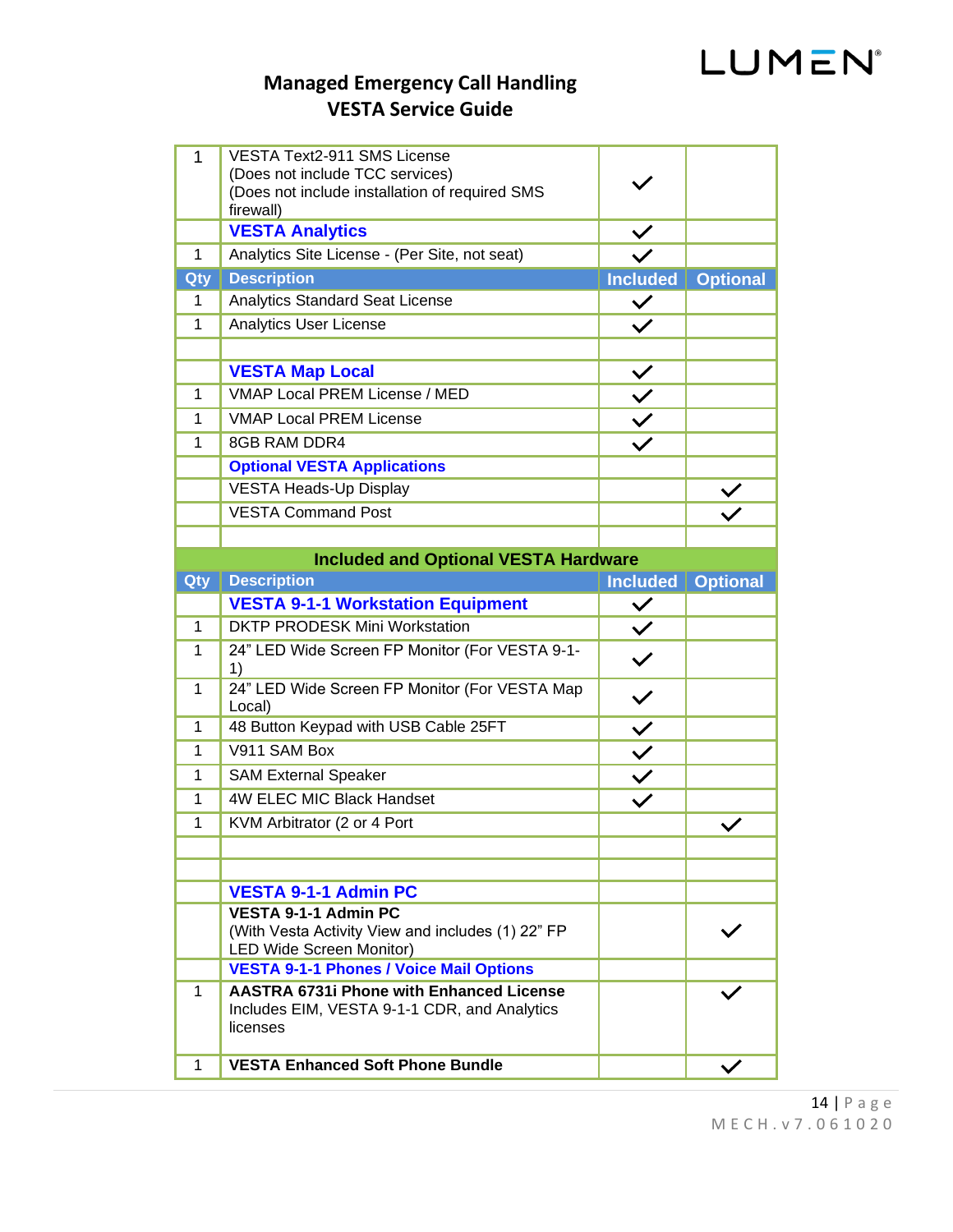# LUMEN®

## **Managed Emergency Call Handling VESTA Service Guide**

|          | Includes EIM, VESTA 9-1-1 CDR, and Analytics<br>licenses                    |              |  |
|----------|-----------------------------------------------------------------------------|--------------|--|
| 1        | Cisco 2960-Plus POE Switches                                                |              |  |
| 1        | <b>PSAP Managed Firewall</b><br>Required for SIP interfaces to customer UCC |              |  |
|          | <b>Gateways</b>                                                             |              |  |
| 2        | MED 1000B Chassis Bundle                                                    | $\checkmark$ |  |
| 4        | <b>MED FXO-LS Bundle</b>                                                    |              |  |
| 0        | <b>MED FXL-GS Bundle</b>                                                    |              |  |
| 0        | <b>MED FXS Bundle</b>                                                       |              |  |
| 1        | MED 1000 1-SPAN Bundle                                                      | $\checkmark$ |  |
| $\Omega$ | MED 1000 2-SPAN Bundle                                                      |              |  |
|          | <b>Backroom Equipment</b>                                                   |              |  |
| 1        | 19" Equipment Racks                                                         | $\checkmark$ |  |
| 2        | <b>VESTA LAN Switches</b>                                                   | $\checkmark$ |  |
| 2        | <b>VESTA Routers</b>                                                        | $\checkmark$ |  |
| 4        | <b>CDR Outputs</b>                                                          | $\checkmark$ |  |
|          |                                                                             |              |  |
|          | <b>Optional Required Hardware</b>                                           |              |  |
|          | Backroom and position UPS                                                   |              |  |
|          | Local Timing Device - Netclock                                              |              |  |
|          | Cabling                                                                     |              |  |

#### <span id="page-14-0"></span>**4.2 VESTA Host**

VESTA Host equipment is deployed as a Geo-Diverse multitenant system. The CenturyLink **Managed Emergency Call Handling Solution** includes the following as required for each host data center:

- Co-Location Space for host system components
- All racks and power requirements
	- o All VESTA 9-1-1 Application Servers
		- MDS and DDS servers<br>■ Analytics Servers
		- **Analytics Servers**
- Network Management Server
- Master Time Clock Each host system
- Peripherals KVM and monitors
- Backup Devices
- LAN switches
- Routers
- Patch Panels
- All cabling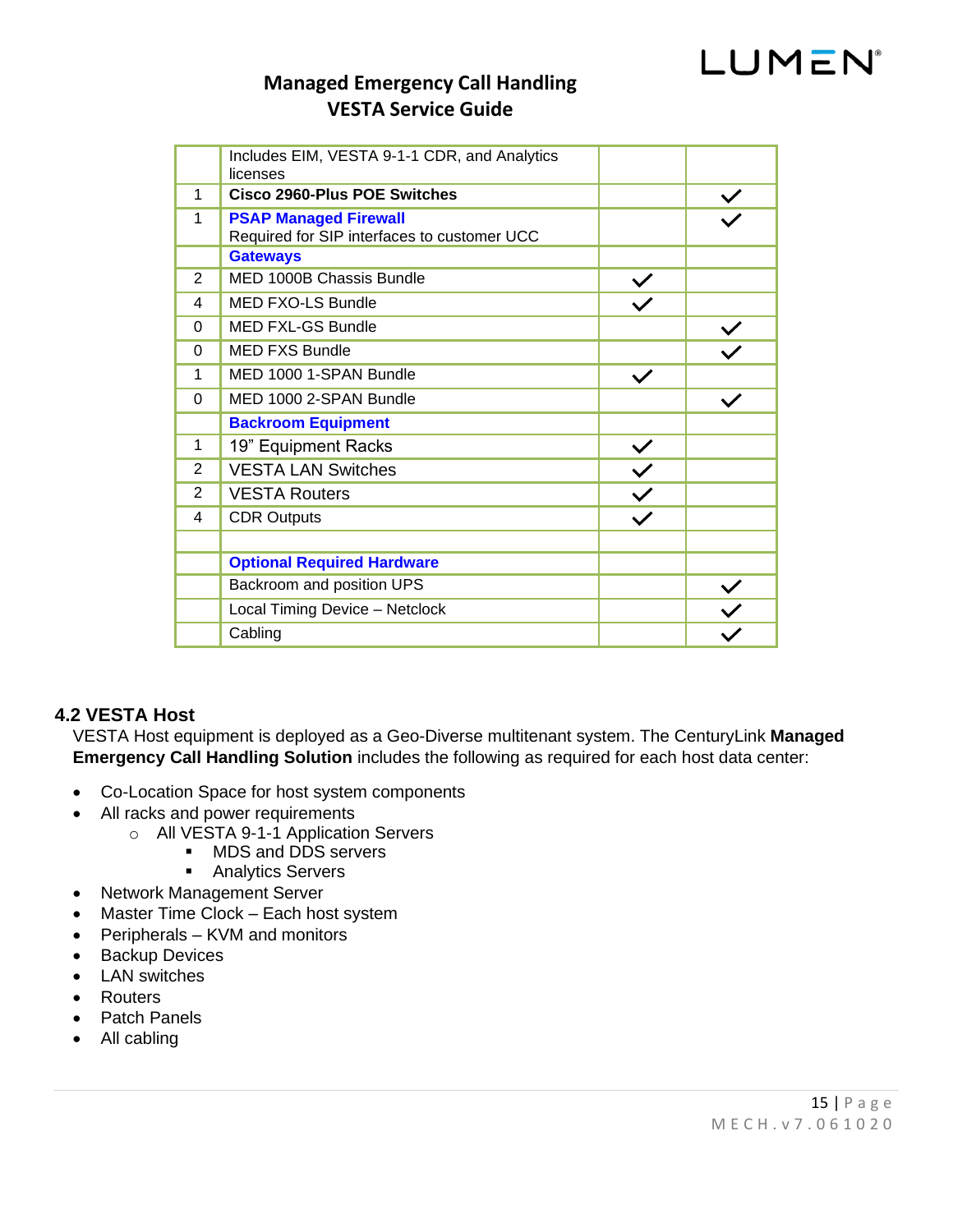

#### <span id="page-15-0"></span>**4.3 VESTA Core Services and PSAP Design**

A Geo-Diverse VESTA 9-1-1 Solution runs in Active / Standby mode. CenturyLink deploys each VESTA 9-1- 1 system alternating Side A and Side B at host data centers. Example:

VESTA System 1 – Side A is deployed at DC1, Side B is deployed at DC2

VESTA System 2 – Side B is deployed at DC1, Side A is deployed at DC2

Application servers, such as Hosted Analytics, are deployed with single server. These will be installed at D<sub>C</sub>1

#### <span id="page-15-1"></span>**4.4 VESTA Design**



#### VESTA in a Distributed GEO Diverse Configuration

### <span id="page-15-2"></span>**5. System Installation**

CenturyLink pricing includes all system installation of included system applications.

#### <span id="page-15-3"></span>**5.1 Included Installation Services**

- Pre-site Survey
- Call Flow
- Core Equipment at Data Centers

o CenturyLink provides all installation and configuration of Core VESTA NG9-1-1 CPE

- **PSAP Backroom Equipment** CenturyLink will provide the following installations services:
	- o Installation off equipment in CenturyLink or customer provided rack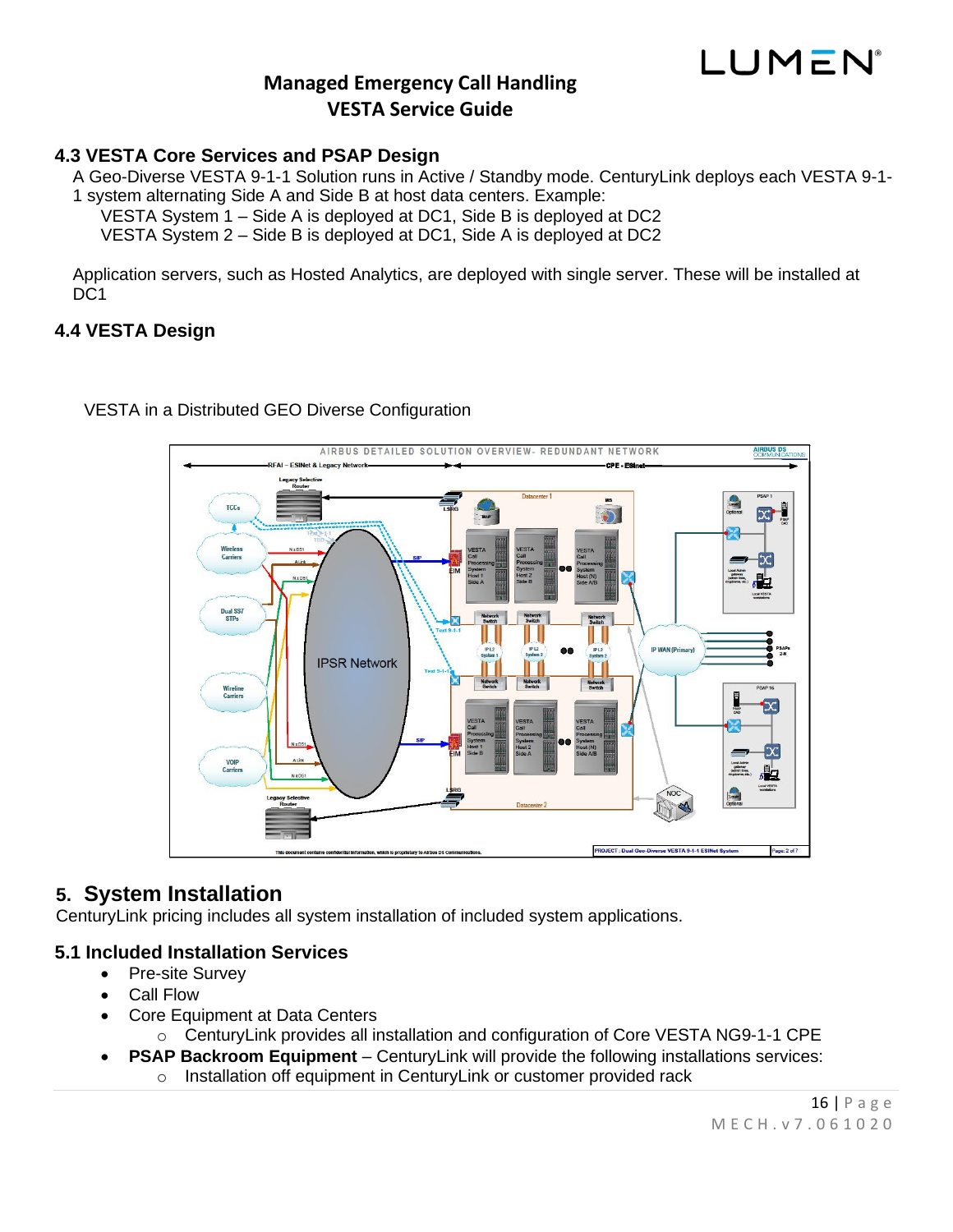## LUMEN

## **Managed Emergency Call Handling VESTA Service Guide**

- $\circ$  Installation and configuration of all CenturyLink provided NG9-1-1 CPE ESInet routers
- o Installation and configuration of all CenturyLink provided switches
- o Installation and configuration of all VESTA or VIPER gateways
- o Installation and configuration of any required CenturyLink application servers
- $\circ$  Installation and configuration of up to (4) serial handoffs for customer applications such as CAD and LTR

#### • **PSAP Position Equipment**

 $\circ$  Installation and configuration of all CenturyLink provided VESTA front room equipment. This includes all Call Handling Positions, Admin Workstations, and Admin phones

#### • **Customer Requirements**

- o Customer is required to provide the following:
	- Power Customer is responsible for providing all power to backroom and front room equipment
	- **•** Customer is responsible for providing a location for all backroom equipment and must meet all environmental requirements of manufacture's equipment
	- Cabling Customer is responsible for providing all position cabling

#### <span id="page-16-0"></span>**5.2 CenturyLink Statement of Work (SOW)**

CenturyLink will provide each PSAP customer with a customized SOW detailing all CenturyLink and Customer requirements

#### <span id="page-16-1"></span>**6. System Training**

CenturyLink will provide the following system training to each PSAP

- Admin Training CenturyLink will provide Admin Training to all PSAPs
- User Training CenturyLink will provide all User Training to all PSAPs

### <span id="page-16-2"></span>**7. System Maintenance**

#### <span id="page-16-4"></span><span id="page-16-3"></span>**7.1 Monitoring and Response**

#### **7.1.1 Overview**

CenturyLink provides a complete end-to-end monitoring solution of all network transport services, network equipment, and VESTA CPE applications and hardware

CenturyLink will have primary responsibility to investigate PSAP problems and determine if they are caused by CenturyLink or PSAP-owned equipment.

#### <span id="page-16-5"></span>**7.1.2 CenturyLink Managed NG9-1-1 PSAP ESInet**

CenturyLink provides a NG9-1-1 PSAP ESInet with **Managed Emergency Call Handling Solution.**

CenturyLink will provide 365x7x24 monitoring and response of all CenturyLink provided network transport and terminating equipment.

All circuits provided by CenturyLink will be both System Tagged and Physically Tagged identifying them as critical NG9-1-1 infrastructure ensuring priority response and repair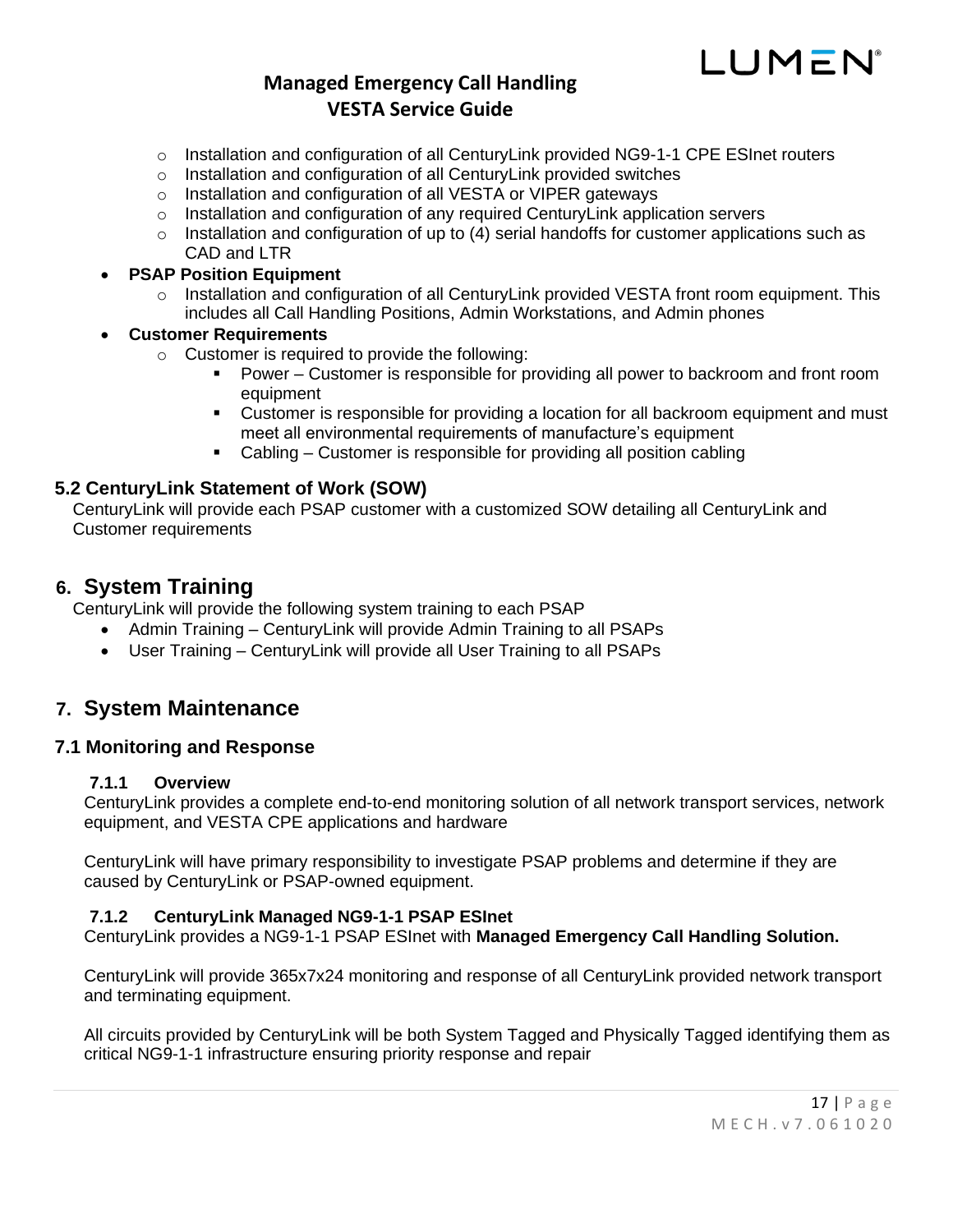

#### <span id="page-17-0"></span>**7.2 CenturyLink Managed NG9-1-1 CPE**

CenturyLink provides remote monitoring of all CPE equipment in corporation with Motorola. Alarms are captured and responded to 365 x 7 x 24. Any alarms identified as critical or major, the affected PSAPs will be notified. Alarms will be resolved remotely and when required, a technician dispatch will be initiated by the CenturyLink 911 NOC.

#### <span id="page-17-1"></span>**7.3 Hardware**

#### <span id="page-17-2"></span>**7.4 Included Covered Hardware**

Any included hardware with the CenturyLink **Managed Emergency Call Handling** solution will be provided and replaced by CenturyLink. There will be no charge to PSAP for hardware or labor to replace for repairs and system upgrades.

#### <span id="page-17-3"></span>**7.5 Spares Crash Kits**

CenturyLink will provide all manufacture critical spares within reasonable distance from PSAP. CenturyLink will identify where Crash Kits will be located during planning stages of each customer's implementation.

#### <span id="page-17-4"></span>**7.6 Exceptions**

Customer will be responsible for replacement cost of any equipment not due to normal wear and tear, due to customer misuse or customer damage

Customer will be responsible for replacement cost of any equipment damaged due to "Acts of God", such as lighting, flooding, roof leaks, etc.

#### <span id="page-17-5"></span>**7.7 Preventative Maintenance**

- CenturyLink will perform onsite PSAP preventative maintenance quarterly or 4 times a year
- CenturyLink will perform onsite Data Center Core preventative maintenance minimum monthly

#### <span id="page-17-6"></span>**7.8 Operating System Patch Management**

- CenturyLink will install all OS patches as each manufacture tests and approves for field use
- OS Patches are normally released and installed monthly
- CenturyLink technicians will deploy all OS patches on all servers
- CenturyLink may push patches out to PSAP call taking positions and may require customer to reboot workstations
- CenturyLink Project Manager will schedule all OS patch dates with PSAP customers.

#### <span id="page-17-7"></span>**7.9 Application Patch Management – Security and / or Hotfixes**

- CenturyLink will install all critical application patches as instructed by CPE equipment manufactures
- CenturyLink will install all application patches on all servers and critical system components. This may include routers, switches, or gateways
- CenturyLink will install all application patches on site if required.
- CenturyLink will remotely push all application patches to workstations when only a reboot is required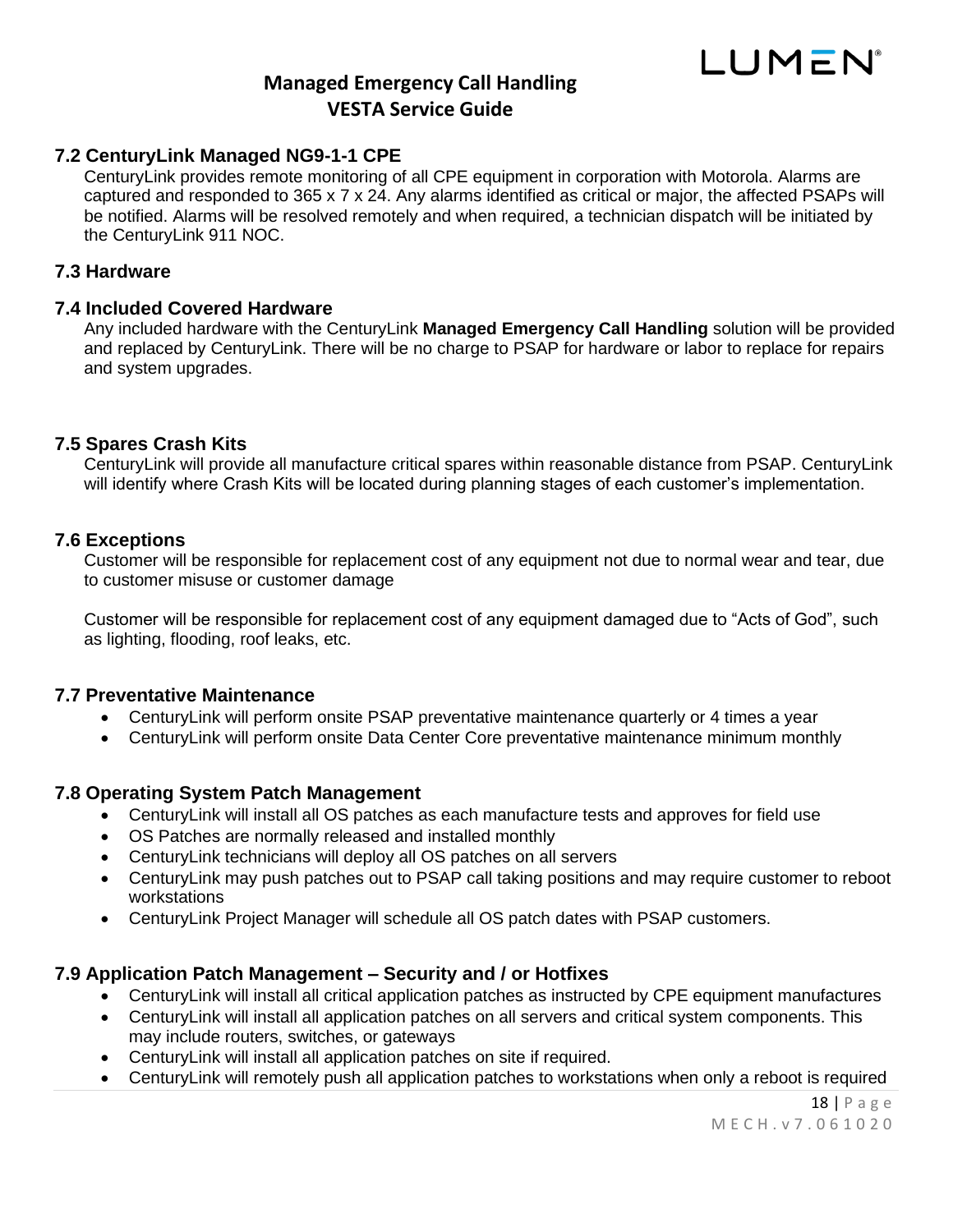

#### <span id="page-18-0"></span>**7.10 Anti-Virus Updates**

- CenturyLink will update all anti-virus definition files monthly as released by manufacture
- Updates will be pushed remotely, and no rebooting of workstations or servers will be required
- CenturyLink will notify customer of all scheduled pushes of definition files

#### <span id="page-18-1"></span>**7.11 Firmware and IOS updates**

• CenturyLink will update gateway device firmware, firewall, router and switch IOS as recommended by manufacture

### <span id="page-18-2"></span>**8. System Upgrades**

#### <span id="page-18-3"></span>**8.1 Overview**

CenturyLink's **Managed Emergency Call Handling** Solution per-seat pricing includes all system upgrades at no cost to PSAPs. CenturyLink will perform minimum of one upgrade per year that adds features and functionality to the VESTA CPE solutions. This does not include hotfixes or service packs to address software and hardware fixes which are covered under Section 8 of this document

- CenturyLink will provide all software required to for upgrade
- CenturyLink will provide any required hardware upgrades or hardware replacement to support the system upgrade
- CenturyLink will provide all field engineering and technician resources to implement upgrade

### <span id="page-18-4"></span>**9. Software and Equipment EOL and EOS notices**

#### <span id="page-18-5"></span>**9.1 EOL and EOS notices**

CenturyLink will advise customer of all EOL (End of Life) and EOS (End of Services) with respective milestone dates.

#### <span id="page-18-6"></span>**9.2 EOL and EOS Process**

When a manufacture announces a product will be going EOL, CenturyLink will evaluate:

- End of Sale date Last day product can be purchased
- Last date to renew manufacture support services
- Will manufacture support beyond the EOS date?
- Availability of replacement devices beyond EOS date
- Criticality of device in call delivery

Devices determined unsupportable before or after EOS date will be replaced by CenturyLink

## <span id="page-18-7"></span>**10.Billable Move, Add, or Change Orders (MAC)**

Any service or equipment not described in this service guide may be billable to customer.

LUMEN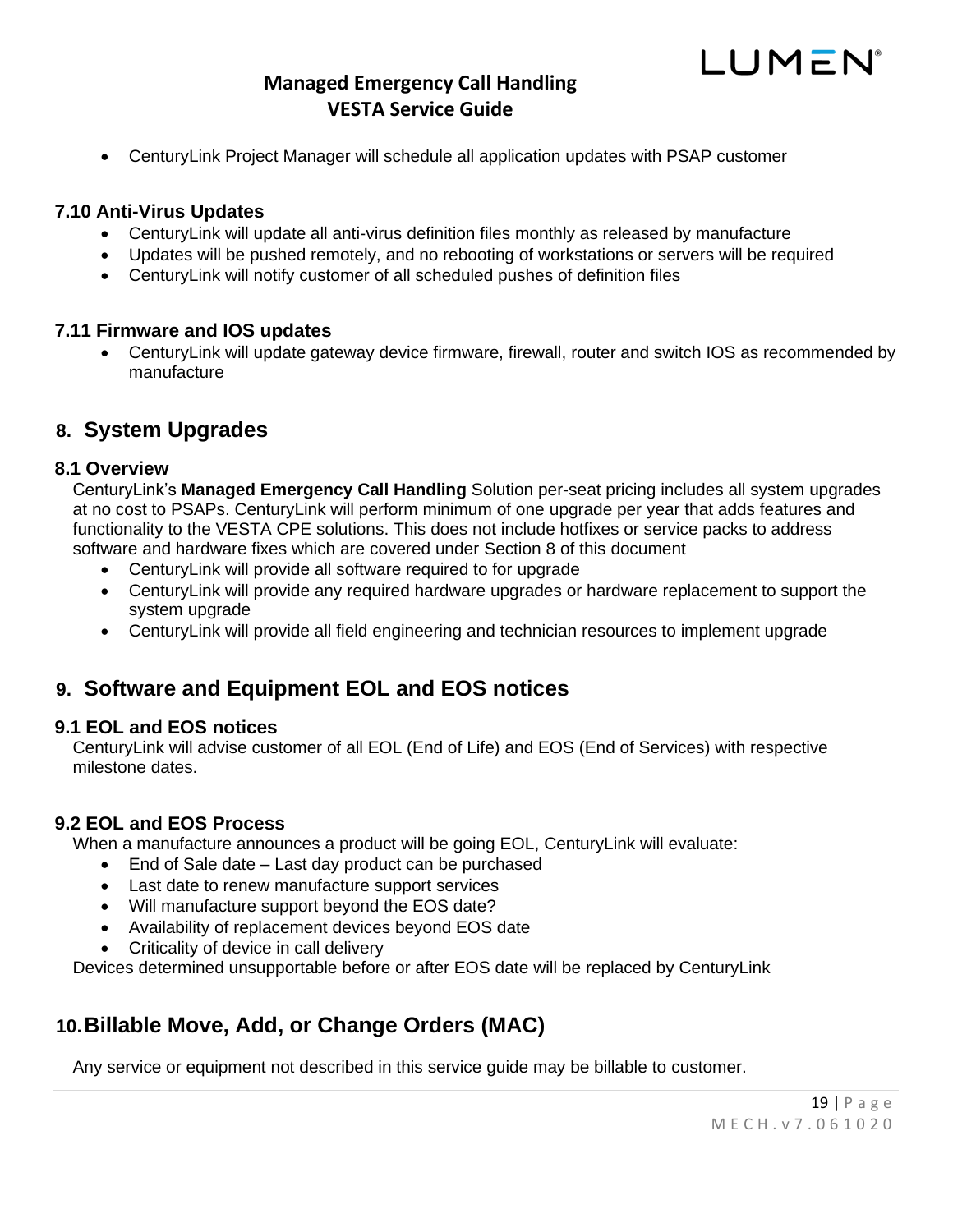## LUMEN

## **Managed Emergency Call Handling VESTA Service Guide**

The following are examples of billable work activities:

- Add new call taking positions (*Monthly recurring rate would also apply*)
- Adding new admin or CAMA trunk gateways (*Monthly recurring rate would also apply*)
- Terminating new admin lines on existing system
- Interfacing to new admin phone system
- Interfacing to new logging recorder
- Interfacing to new CAD system
- Interfacing to new radio system
- Move or rearrangement of existing 9-1-1 equipment, network, wiring and cabling
	- Damaged equipment NOT through normal "wear and tear"
		- o Food and water spilled on equipment
		- o Damage do to flooding, lightening, or other "Acts of God"
- Moving existing equipment at PSAP request
- Rewiring console furniture at PSAP request
- Moving equipment to new PSAP building

While the above are the most common examples of billable activities, the list is not inclusive of all possible billable MAC requests

#### **10.1 Solution and Deployment Options**

Turnkey Solution – CenturyLink's VESTA Managed Emergency Call Handling is offered as a full turnkey solution and CenturyLink provides all solution building blocks (equipment, network, data centers, system installation, monitoring, maintenance, and system upgrades are included in the per-seat pricing for full term of the contract).

## **CenturyLink's Managed Emergency Call Handling Turnkey Solution**

Customer Solution – Optionally, customer may choose to deploy with a custom hybrid solution. With this option, CenturyLink provides some of the solution building blocks and customer provides some of the solution building blocks.

## **CenturyLink's Managed Emergency Call Handling Custom Solution**

20 | P a g e M E C H . v 7 . 0 6 1 0 2 0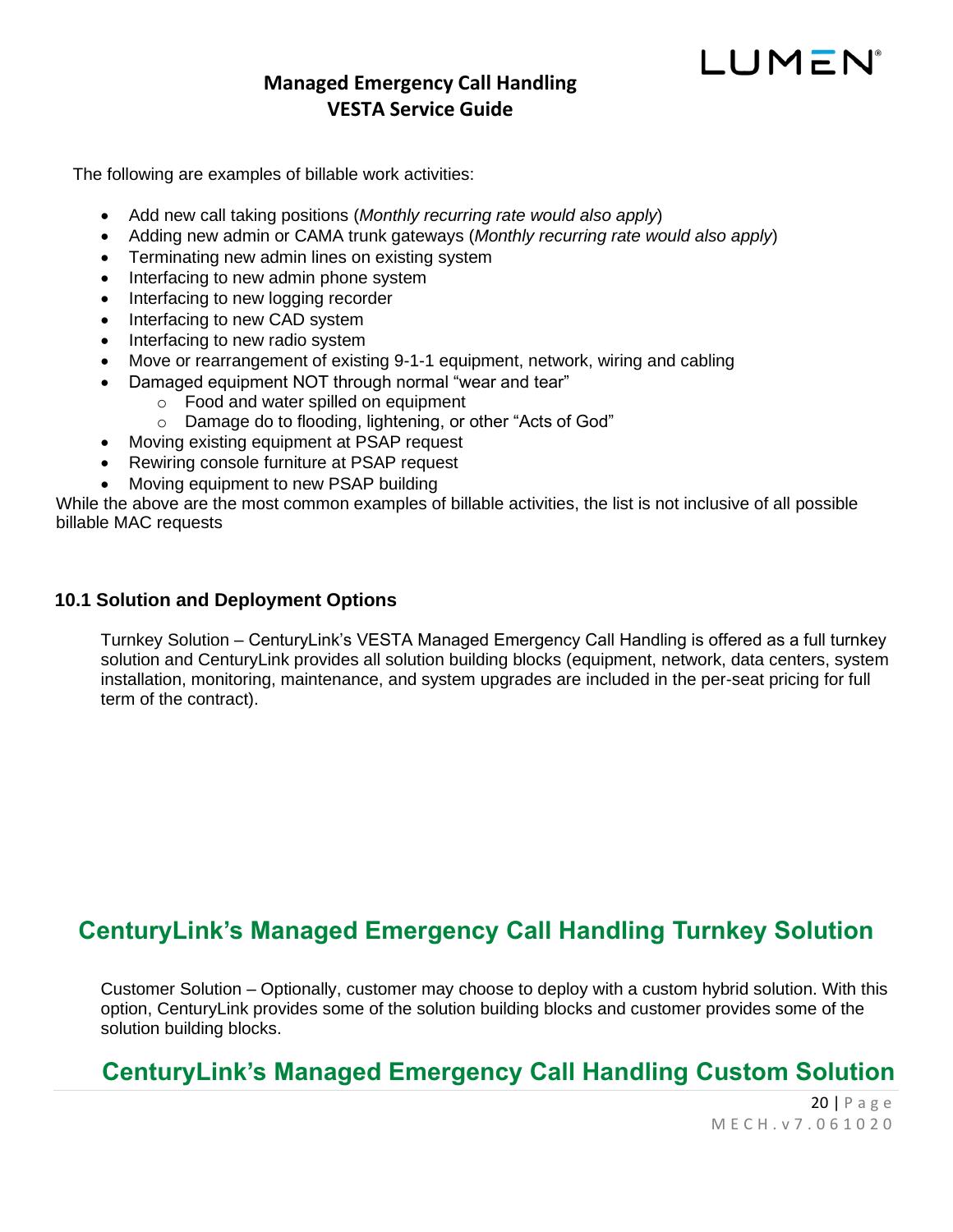# LUMEN®

## **Managed Emergency Call Handling VESTA Service Guide**



#### **10.2 Legacy E9-1-1 and NG9-1-1 Core Services ESInet**

CenturyLink's Managed Emergency Call Handling Solution does not include legacy E9-1-1 service or NG9-1-1 i3 Core Services. CenturyLink does provide all CPE hardware and CPE configuration services where customer's E9-1-1 services or/and NG9-1-1 services will terminate.

Customer may bundle CenturyLink's NG9-1-1 core services solution with the Managed NG9-1-1 PSAP solution. Service Guide for CenturyLink's NG9-1-1 Core Services can be provided by your CenturyLink Account Team.

## **11.CenturyLink Managed Emergency Call Handling Solution – Infrastructure Functional Building Blocks**

#### **11.1 Overview**

CenturyLink provides all Infrastructure and services to deliver a fully managed, resilient, Geo-Diverse, Multitenant CPE solution.

#### **11.2 Functional Building Blocks**

The solution's infrastructure includes three key functional components:

- Network Infrastructure
- Host Data Center Infrastructure
- VESTA NG9-1-1 CPE Call Handling Solutions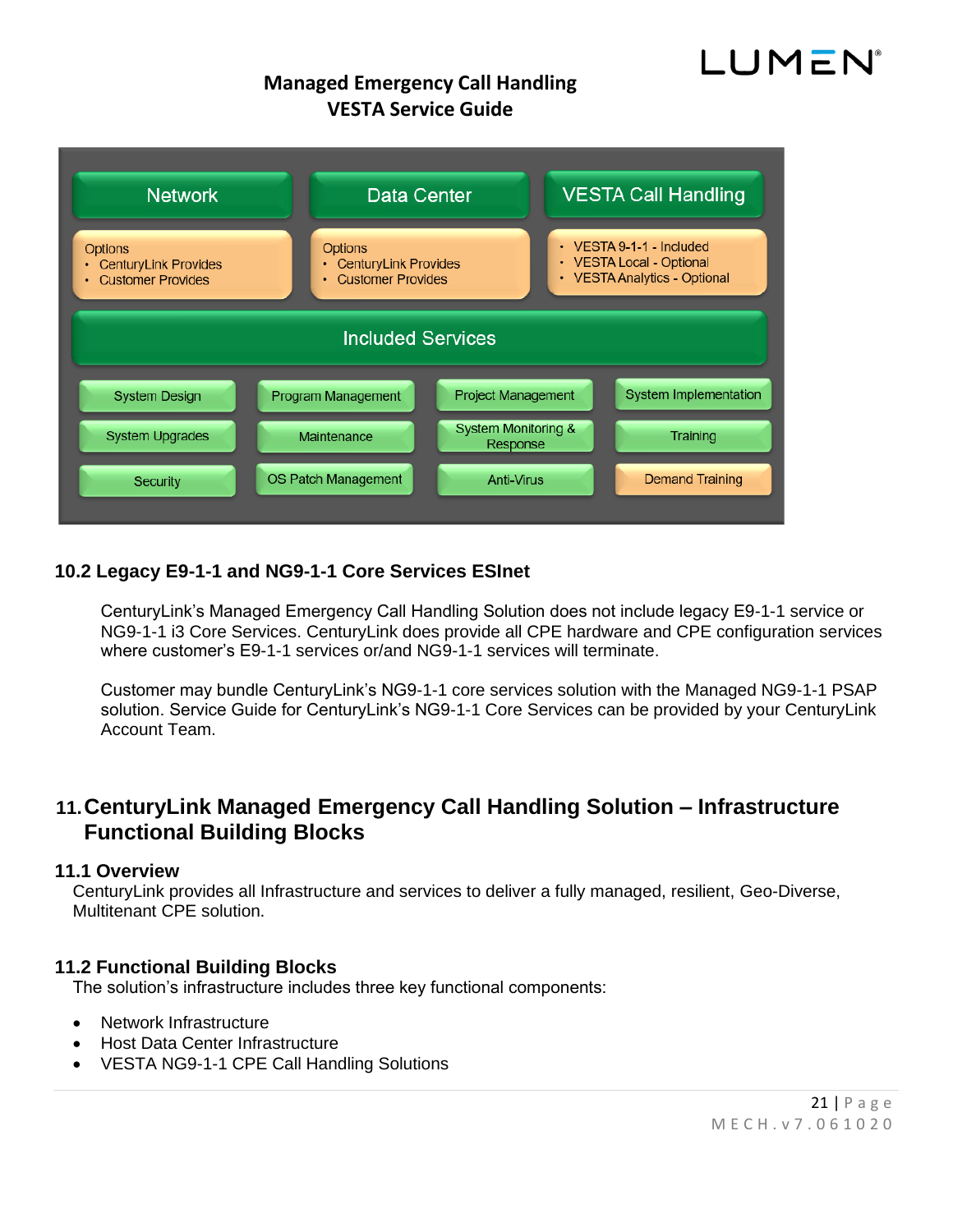## **Managed Emergency Call Handling VESTA Service Guide**

- o Major VESTA Applications
	- VESTA 9-1-1
	- VESTA Analytics Hosted Enterprise
	- VESTA Local